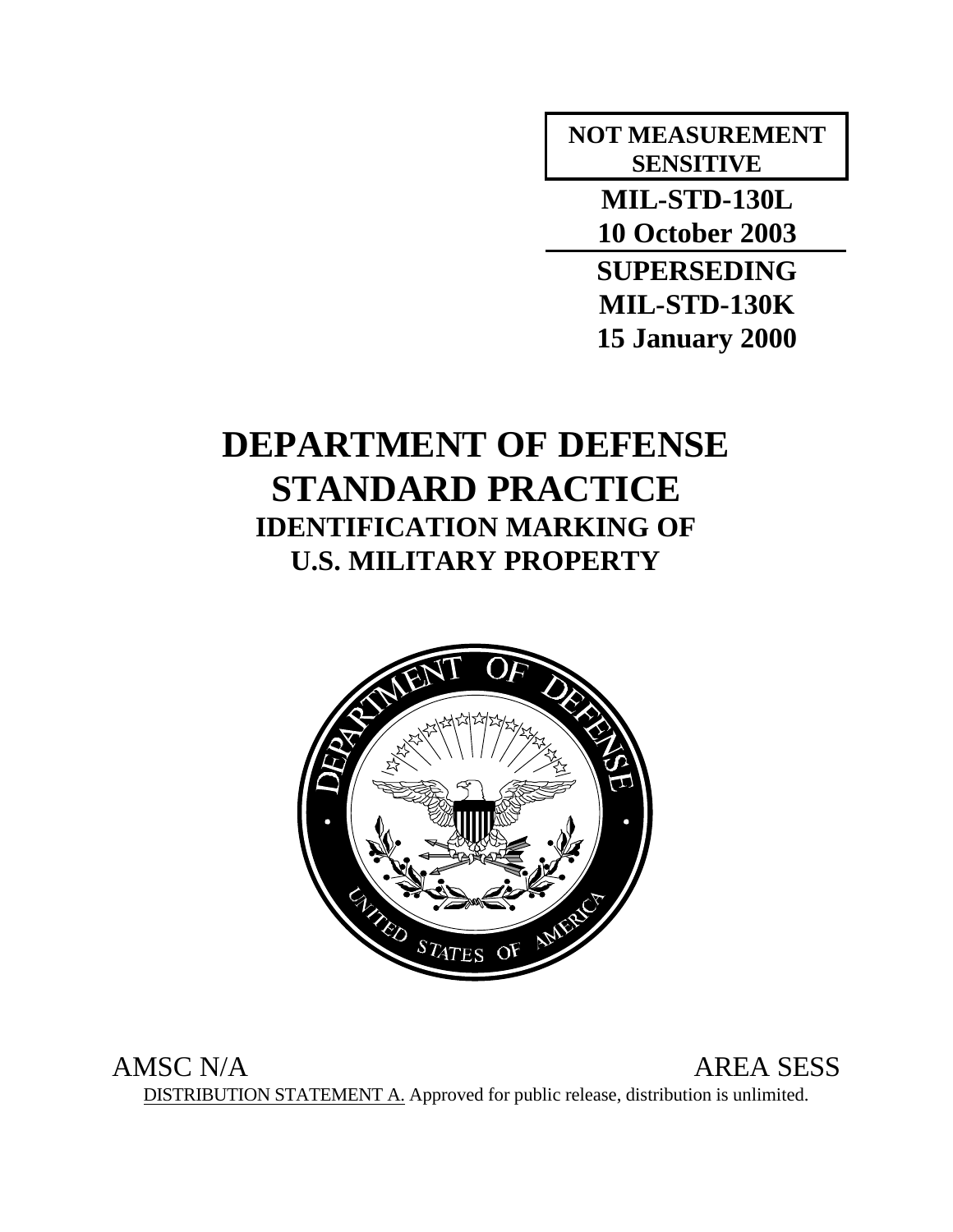# **FOREWORD**

# **FOREWORD**

**1.** This standard is approved for use by all Departments and Agencies of the Department of Defense (DoD).

**2.** This issue of MIL-STD-130 provides increased insight and guidance for the implementation of machine-readable information (MRI) processes for item identification marking. Based solely on non-Government standards, MRI provides a valuable tool for asset management from acquisition through manufacture to logistics. However, application of human-readable (HRI) item identification marking is still necessary for many end users of the identified item. Finding the most effective use of both, either singly or in combination, is the prime responsibility of the acquiring activity.

**3.** This standard provides the criteria by which product designers develop specific item identification marking requirements. Product designers must include in product definition data specific requirements as to marking content, size, location, and application process. Simply stating in the product definition data that the marking be in accordance with this standard is not sufficient for initial manufacture and subsequent production of replenishment spare items.

**4.** Definitions provided in Section 3 and used throughout this standard are oriented primarily towards the product designer's use of prevailing engineering documentation terminology. Some conflict with terminology applied throughout the Automatic Information Technology disciplines may occur. Every effort has been made to ascertain potential conflicts and provide clear definitions for application in this standard and to cite the published source of existing definitions used.

**5.** Acquiring activities must also properly apply this standard in their contractual instruments. As with product designers, simply stating that items produced under a contract shall be marked per MIL-STD-130 is not sufficient. They must clearly state that item identification marking is required and that development of specific item marking requirements be based on the criteria provided in this standard.

**6.** Comments, suggestion, or questions on this document should be addressed to: MSG/MMF, 4375 Chidlaw Rd., Bldg 262, Rm S008, Wright-Patterson AFB OH 45433-5006, or email to AFCode16@wpafb.af.mil. Since contact information can change, you may want to verify the currency of this address information using the ASSIST Online database at www.dodssp.daps.mil.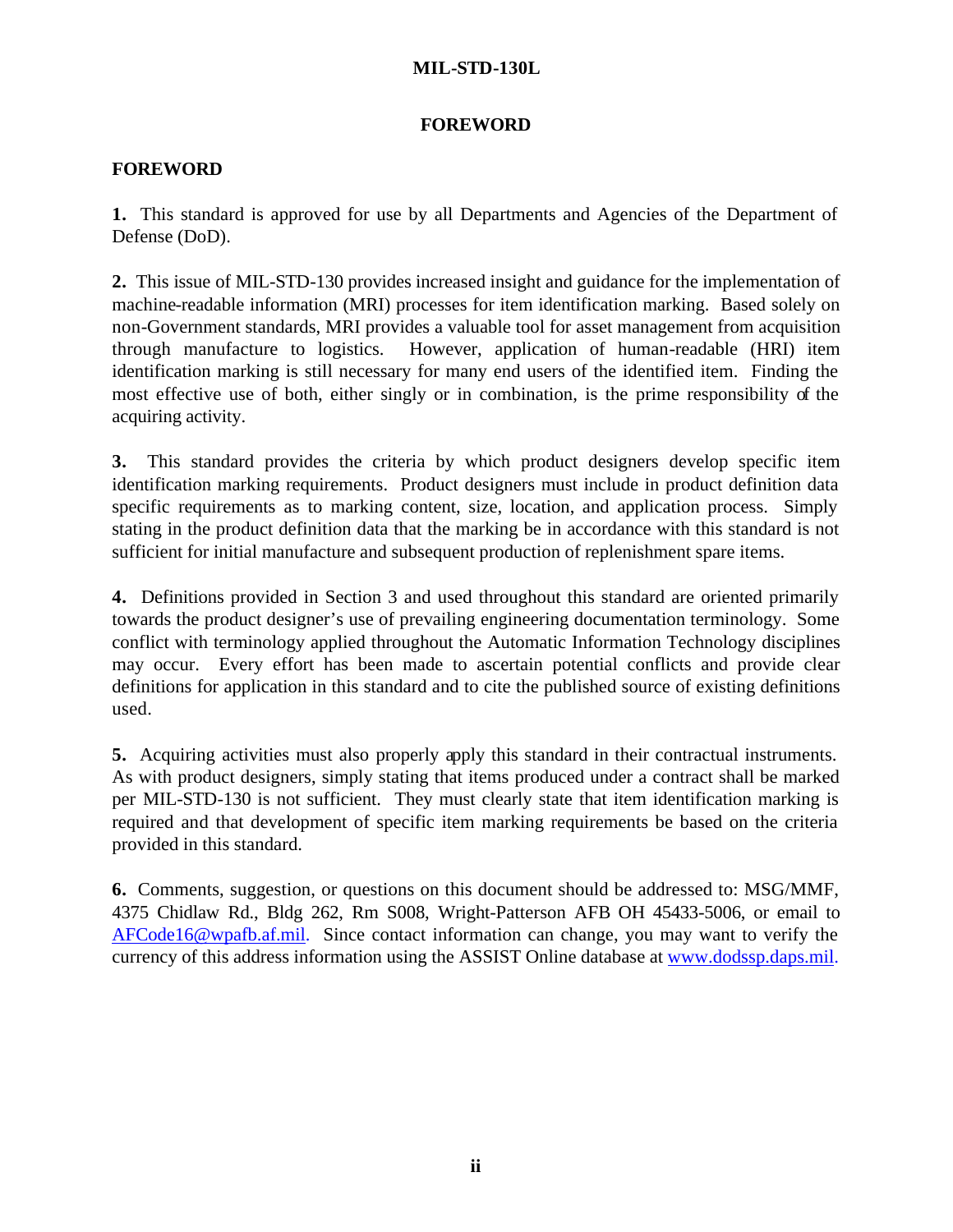# **CONTENTS**

**PARAGRAPH** 

# **PAGE**

| 1.     |  |
|--------|--|
| 1.1    |  |
| 1.2    |  |
| 1.3    |  |
|        |  |
| 2.     |  |
| 2.1    |  |
| 2.2    |  |
| 2.2.1  |  |
| 2.2.2  |  |
| 2.3    |  |
| 2.4    |  |
| 3.     |  |
| 3.1    |  |
| 3.2    |  |
| 3.3    |  |
| 3.4    |  |
| 3.5    |  |
| 3.6    |  |
| 3.7    |  |
| 3.8    |  |
| 3.9    |  |
| 3.10   |  |
| 3.11   |  |
| 3.11.1 |  |
| 3.11.2 |  |
| 3.11.3 |  |
| 3.12   |  |
| 3.13   |  |
| 3.14   |  |
| 3.15   |  |
| 3.16   |  |
| 3.17   |  |
| 3.18   |  |
| 3.19   |  |
| 3.20   |  |
| 3.21   |  |
| 3.22   |  |
| 3.23   |  |
| 3.24   |  |
| 3.25   |  |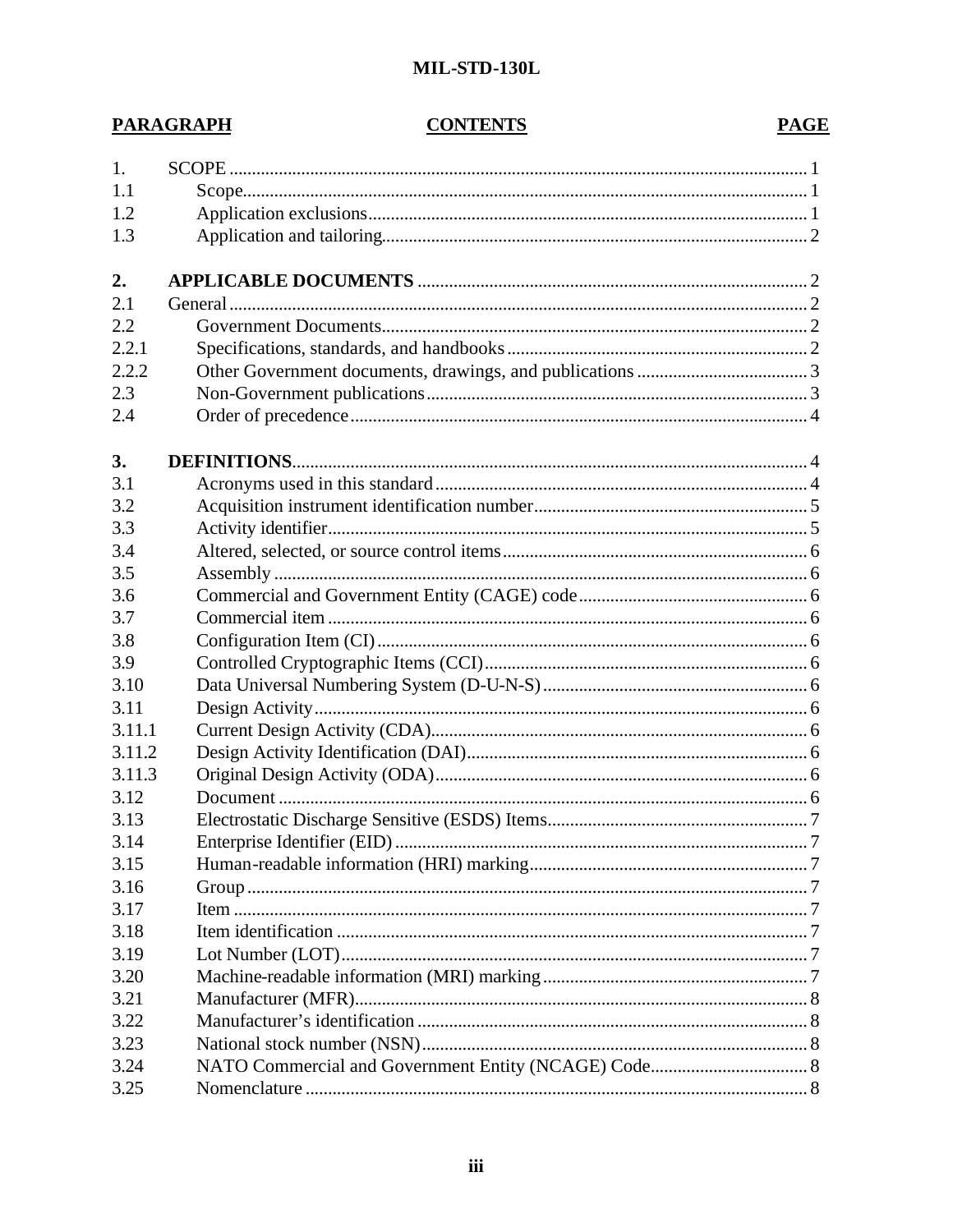| 3.26             |                                        |
|------------------|----------------------------------------|
| <b>PARAGRAPH</b> | <b>CONTENTS</b><br><b>PAGE</b>         |
|                  |                                        |
| 3.27             |                                        |
| 3.28             |                                        |
| 3.29             |                                        |
| 3.30             |                                        |
| 3.31             |                                        |
| 3.32             |                                        |
| 3.33             |                                        |
| 3.34             |                                        |
| 3.35             |                                        |
| 3.36             |                                        |
| 3.37             |                                        |
| 3.38             |                                        |
| 3.39             |                                        |
|                  |                                        |
| 4.               |                                        |
| 4.1              |                                        |
| 4.2              |                                        |
| 4.2.1            |                                        |
| 4.2.2            |                                        |
| 4.2.3            |                                        |
| 4.3              |                                        |
| 4.3.1            |                                        |
| 4.3.2            |                                        |
| 4.3.3            | Electronic Industry Alliance (EIA) and |
|                  |                                        |
| 4.3.4            |                                        |
| 4.3.5            |                                        |
| 4.3.6            |                                        |
| 4.4              |                                        |
| 4.4.1            |                                        |
| 4.4.2            |                                        |
| 4.4.2.1          |                                        |
| 4.4.2.2          |                                        |
| 4.5              |                                        |
| 4.6              |                                        |
| 4.7              |                                        |
| 4.8              |                                        |
| 4.8.1            |                                        |
| 4.8.2            |                                        |
| 4.9              |                                        |
|                  |                                        |
| 4.10             |                                        |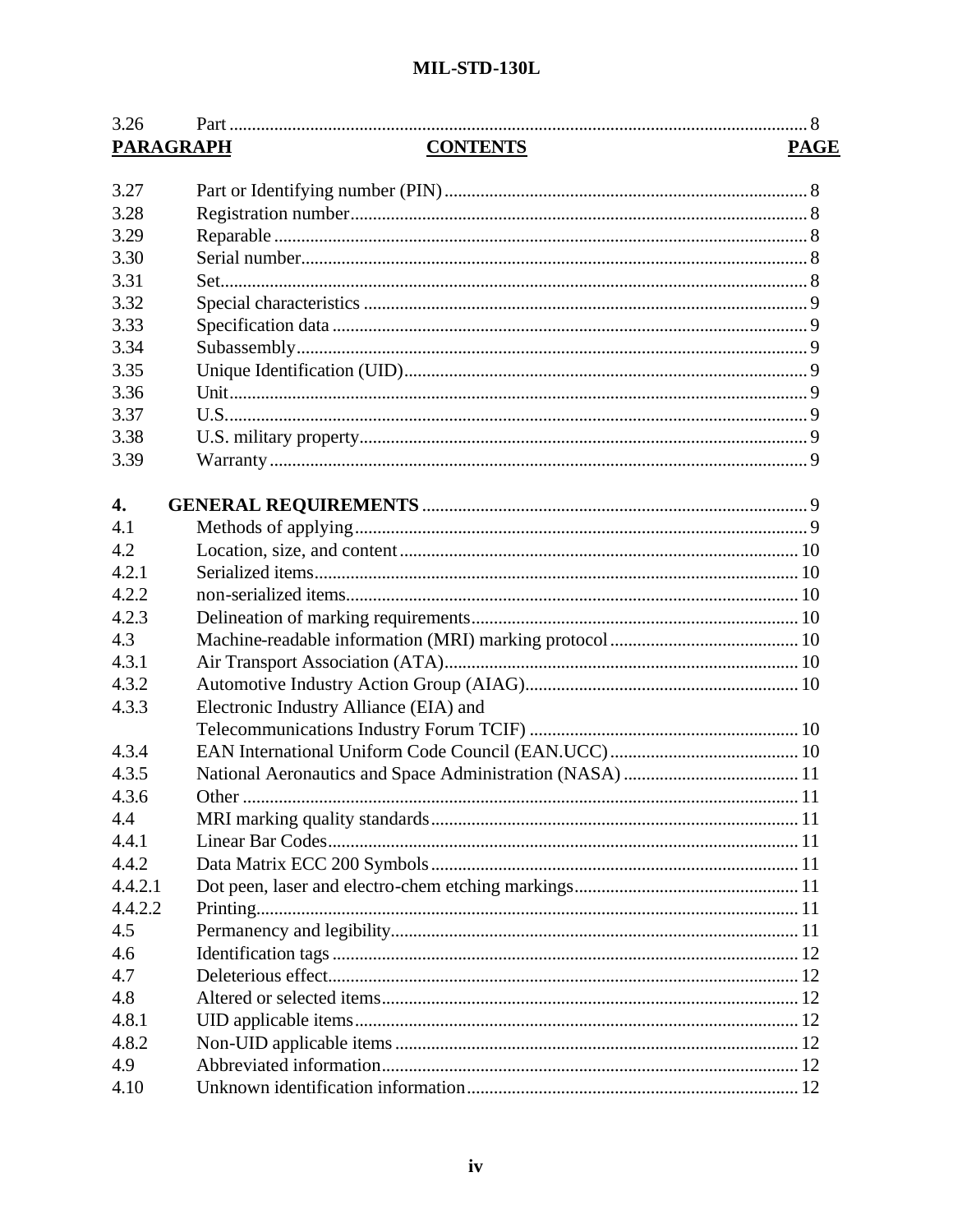| 4.11    |                                                                                      |             |
|---------|--------------------------------------------------------------------------------------|-------------|
| 4.12    |                                                                                      |             |
|         | <b>CONTENTS</b><br><b>PARAGRAPH</b>                                                  | <b>PAGE</b> |
|         |                                                                                      |             |
| 4.13    |                                                                                      |             |
| 4.14    |                                                                                      |             |
| 4.15    |                                                                                      |             |
| 4.16    |                                                                                      |             |
| 5.      |                                                                                      |             |
| 5.1     |                                                                                      |             |
| 5.1.1   |                                                                                      |             |
| 5.1.2   |                                                                                      |             |
| 5.2     |                                                                                      |             |
| 5.2.1   |                                                                                      |             |
| 5.2.1.1 |                                                                                      |             |
| 5.2.1.2 |                                                                                      |             |
| 5.2.2   |                                                                                      |             |
| 5.2.2.1 |                                                                                      |             |
| 5.2.2.2 | Marking items acquired from manufacturers other than the design activity  14         |             |
| 5.2.2.3 |                                                                                      |             |
| 5.2.2.4 | Marking items acquired from, but not manufactured by, the design activity 15         |             |
| 5.3     | Subassemblies and assemblies which do not require identification plates 15           |             |
| 5.3.1   |                                                                                      |             |
| 5.4     |                                                                                      |             |
| 5.4.1   |                                                                                      |             |
| 5.4.2   |                                                                                      |             |
| 5.4.3   |                                                                                      |             |
| 5.5     |                                                                                      |             |
| 5.6     | Items identified by military or industry association specifications and standards 17 |             |
| 5.7     |                                                                                      |             |
| 5.8     |                                                                                      |             |
| 5.9     |                                                                                      |             |
| 6.      |                                                                                      |             |
| 6.1     |                                                                                      |             |
| 6.2     |                                                                                      |             |
| 6.3     |                                                                                      |             |
| 6.4     |                                                                                      |             |
| 6.4.1   |                                                                                      |             |
| 6.4.2   |                                                                                      |             |
| 6.4.3   |                                                                                      |             |
| 6.4.4   |                                                                                      |             |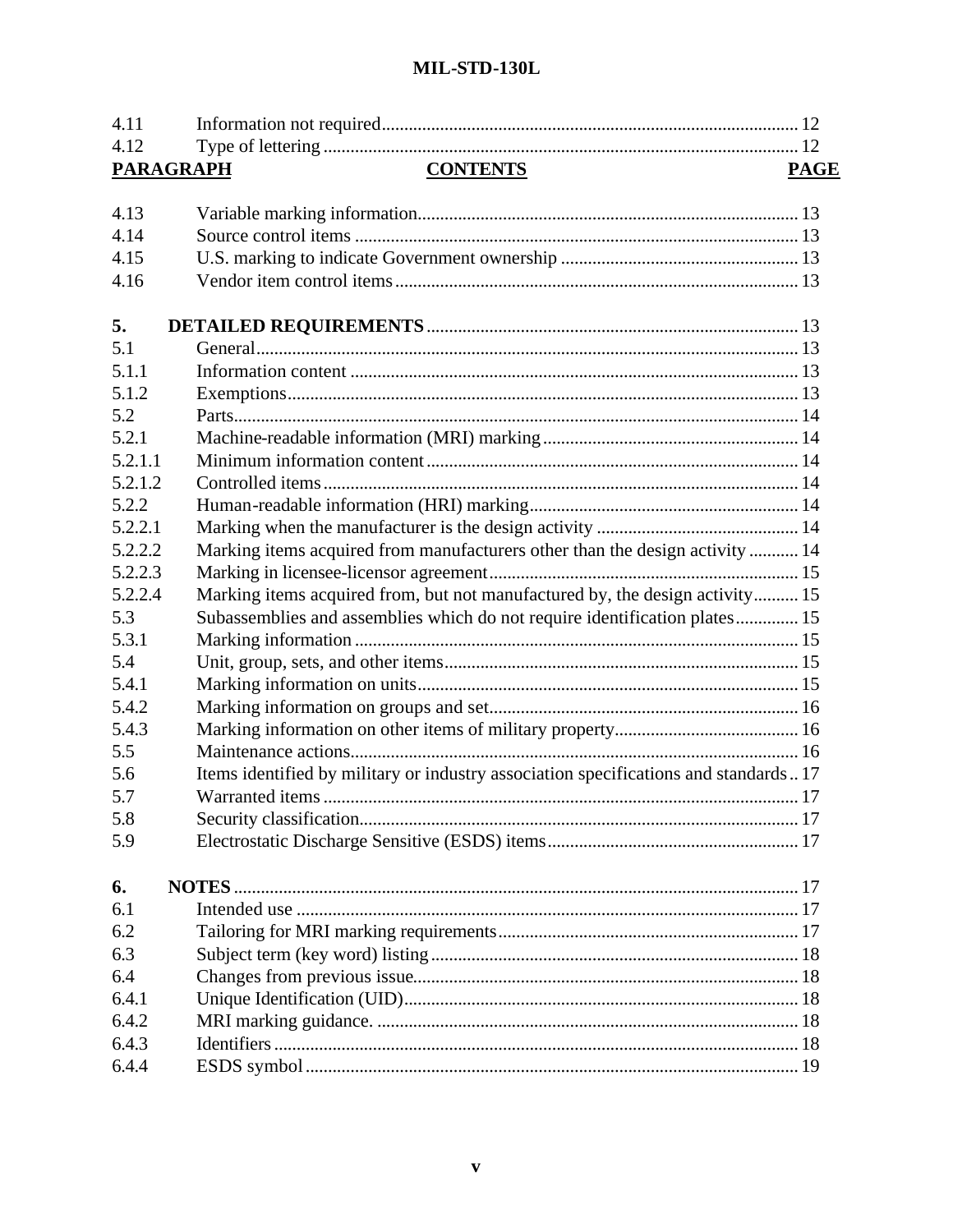# **TABLES CONTENTS PAGE**

# **FIGURES CONTENTS PAGE**

| $\mathbf{1}$   |                                                                              |  |
|----------------|------------------------------------------------------------------------------|--|
| 2.a            | Example of Label with Linear and Data Matrix                                 |  |
|                |                                                                              |  |
| 2.b            | Example of Label with Linear and Data Matrix                                 |  |
|                |                                                                              |  |
| 2.c            | Example of Label with Linear and Data Matrix                                 |  |
|                |                                                                              |  |
| 2.d            | Example of Label with Linear and Data Matrix                                 |  |
|                |                                                                              |  |
| 3              |                                                                              |  |
| $\overline{4}$ |                                                                              |  |
| 5              |                                                                              |  |
| 6              | Example of Label with Data Matrix and Human Readable Text Using Text Element |  |
|                |                                                                              |  |
| 7              |                                                                              |  |
| 8              |                                                                              |  |
| 9              |                                                                              |  |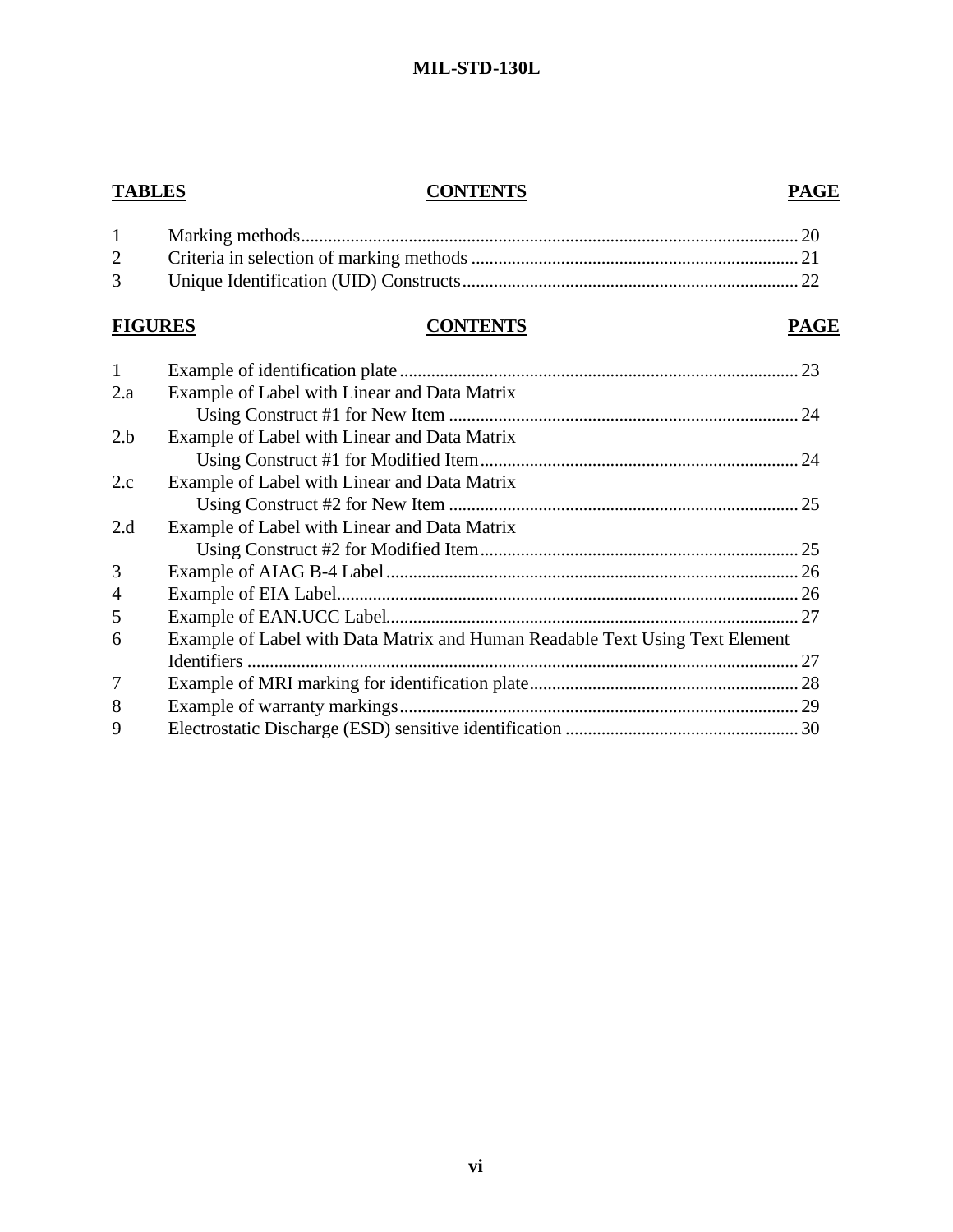# **1. SCOPE**

**1.1 Scope.** This standard provides the item marking criteria for development of specific marking requirements and methods for identification of items of military property produced, stocked, stored, and issued by or for the Department of Defense. This standard addresses criteria and data content for both human-readable information (HRI) and machine-readable information (MRI) applications of item identification marking.

**1.2 Application exclusions.** Military items covered by the following documents are excluded from the provisions of this standard unless otherwise specified in detail specifications, standards, or contracts.

# **SPECIFICATIONS**

#### **DEPARTMENT OF DEFENSE**

| MIL-PRF-1            | Electron Tubes, General Specification for.                                      |
|----------------------|---------------------------------------------------------------------------------|
| $MIL-B-18$           | Battery, Non-Rechargeable, Dry (Inactive for new design)                        |
| MIL-L-15040          | Label, Garment (Woven, Rayon)                                                   |
| <b>MIL-PRF-19500</b> | Semiconductor Devices, General Specifications for                               |
| <b>MIL-DTL-32075</b> | Label: For Clothing, Equipage, and Tentage, (General Use)                       |
| <b>MIL-PRF-38534</b> | Hybrid Microcircuits, General Specification for                                 |
| MIL-PRF-38535        | Integrated Circuits (Microcircuits) Manufacturing, General<br>Specification for |
| MIL-R-81128          | Rocket Motors, Identification of Parts and Assemblies, Requirements<br>for      |

# **STANDARDS**

# **DEPARTMENT OF DEFENSE**

| MIL-STD-709          | <b>Ammunition Color Coding</b>                                                                                                                  |
|----------------------|-------------------------------------------------------------------------------------------------------------------------------------------------|
| MIL-STD-792          | <b>Identification Marking Requirements For Special Purpose Components</b>                                                                       |
| $MIL-STD-1168$       | <b>Ammunition Lot Numbering</b>                                                                                                                 |
| <b>MIL-STD-1285</b>  | Marking of Electrical and Electronic Parts                                                                                                      |
| <b>MIL-STD-13231</b> | Marking of Electronic Items                                                                                                                     |
| <b>INDUSTRY</b>      |                                                                                                                                                 |
| <b>SAE-AMS 2806</b>  | Identification; Bars, Wire, Mechanical Tubing, and Extrusions;<br>Carbon and Alloy Steels and Corrosion and Heat Resistant Steels<br>and Alloys |
| <b>SAE-AMS 2807</b>  | Identification; Carbon and Low-Alloy Steels, Corrosion and Heat<br>Resistant Steels and Alloys; Sheet, Strip, Plate, and Aircraft<br>Tubing     |
| SAE-AMS-STD-184      | Identification Marking of Aluminum, Magnesium, and Titanium                                                                                     |
| SAE-AMS-STD-185      | Identification Marking of Copper and Copper Base Alloy Mill<br>Products                                                                         |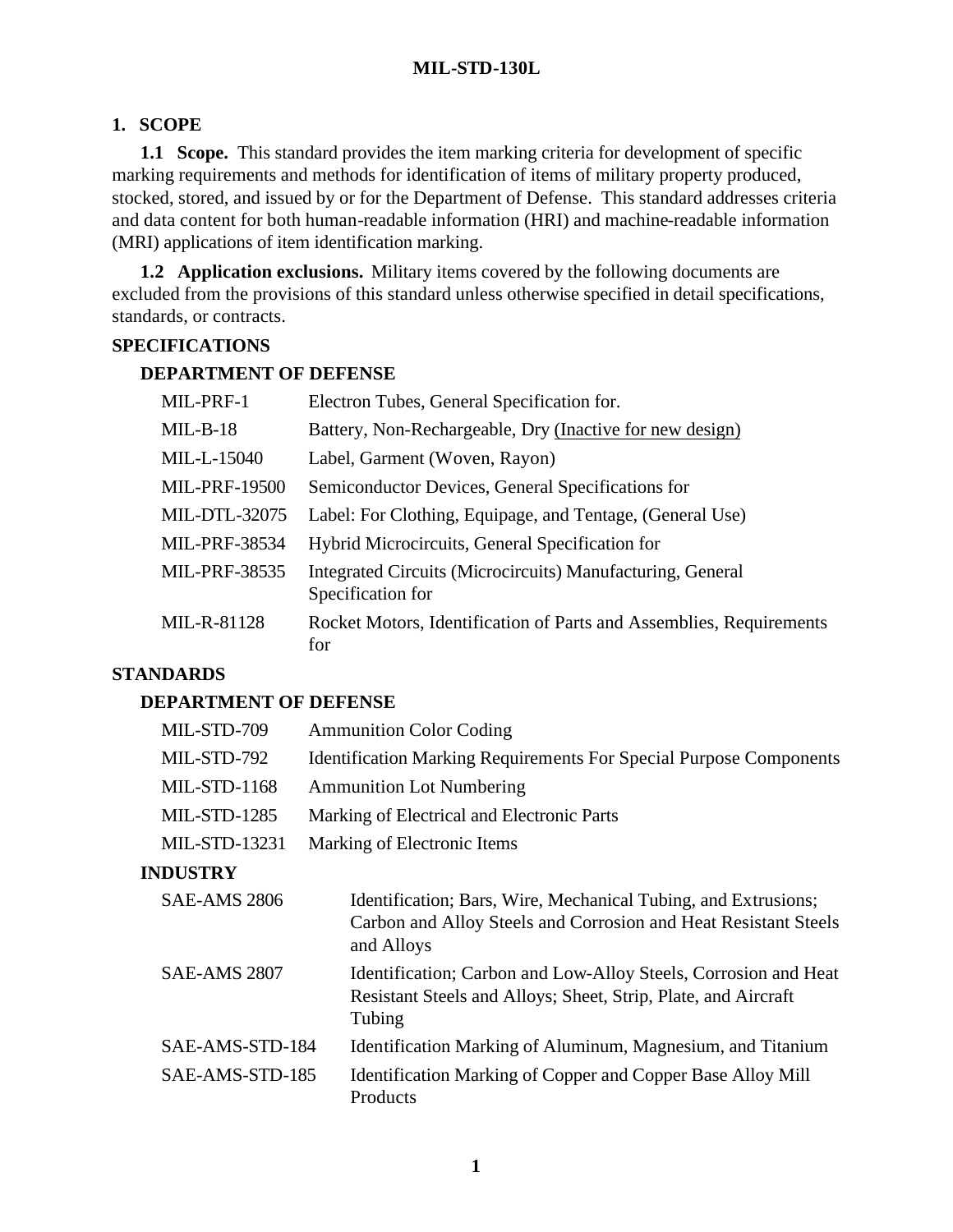| SAE-ARP6002 | Hose, Standard, Marking, Aircraft                                                                 |
|-------------|---------------------------------------------------------------------------------------------------|
| ASTM B660   | Standard Practices for Packaging/Packing of Aluminum and<br>Magnesium Products (DoD adopted)      |
| ASTM B666   | Standard Practice for Identification Marking of Aluminum and<br>Magnesium Products. (DoD adopted) |

**1.3 Application and tailoring.** Evaluation by the acquiring activity of the requirements (sections, paragraphs, or sentences) in this standard is essential to determine the extent to which each requirement can be tailored and placed on contract in order to impose only the minimum essential needs of the Government.

# **2. APPLICABLE DOCUMENTS**

**2.1 General.** The documents listed in this section are specified in sections 3, 4, and 5 of this standard. This section does not include documents cited in other sections of this standard or recommended for additional information or as examples. While every effort has been made to ensure the completeness of this list, document users are cautioned that they must meet all specified requirements cited in sections 3, 4, and 5 of this standard, whether or not they are listed.

# **2.2 Government documents.**

**2.2.1 Specifications, standards, and handbooks.** The following specifications, standards, and handbooks form a part of this document to the extent specified herein. Unless otherwise specified, the issues of these documents are those cited in the solicitation or contract.

# **SPECIFICATIONS**

# **FEDERAL**

| A-A-208   | Ink, Marking, Stencil, Opaque (Porous and Nonporous Surfaces) |
|-----------|---------------------------------------------------------------|
| A-A-56032 | Ink, Marking, Epoxy Base                                      |

# **DEPARTMENT OF DEFENSE**

| MIL-DTL-15024        | Plates, Tags and Bands for Identification of Equipment |
|----------------------|--------------------------------------------------------|
| <b>MIL-DTL-31000</b> | <b>Technical Data Packages</b>                         |

# **STANDARDS**

# **DEPARTMENT OF DEFENSE**

| <b>MIL-STD-1686</b> | Electrostatic Discharge Control Program for Protection of Electrical |
|---------------------|----------------------------------------------------------------------|
|                     | and Electronic Parts, Assemblies and Equipment (Excluding)           |
|                     | Electrically Initiated Explosive Devices)                            |

# **HANDBOOKS**

# **DEPARTMENT OF DEFENSE**

| MIL-HDBK-263 | Electrostatic Discharge Control Handbook for Protection of    |
|--------------|---------------------------------------------------------------|
|              | Electrical and Electronic Parts, Assemblies and Equipment     |
|              | (Excluding Electrically Initiated Explosive Devices) (Metric) |
| MIL-HDBK-505 | Definitions of Item Levels, Item Exchangeability, Models, and |
|              | <b>Related Items</b>                                          |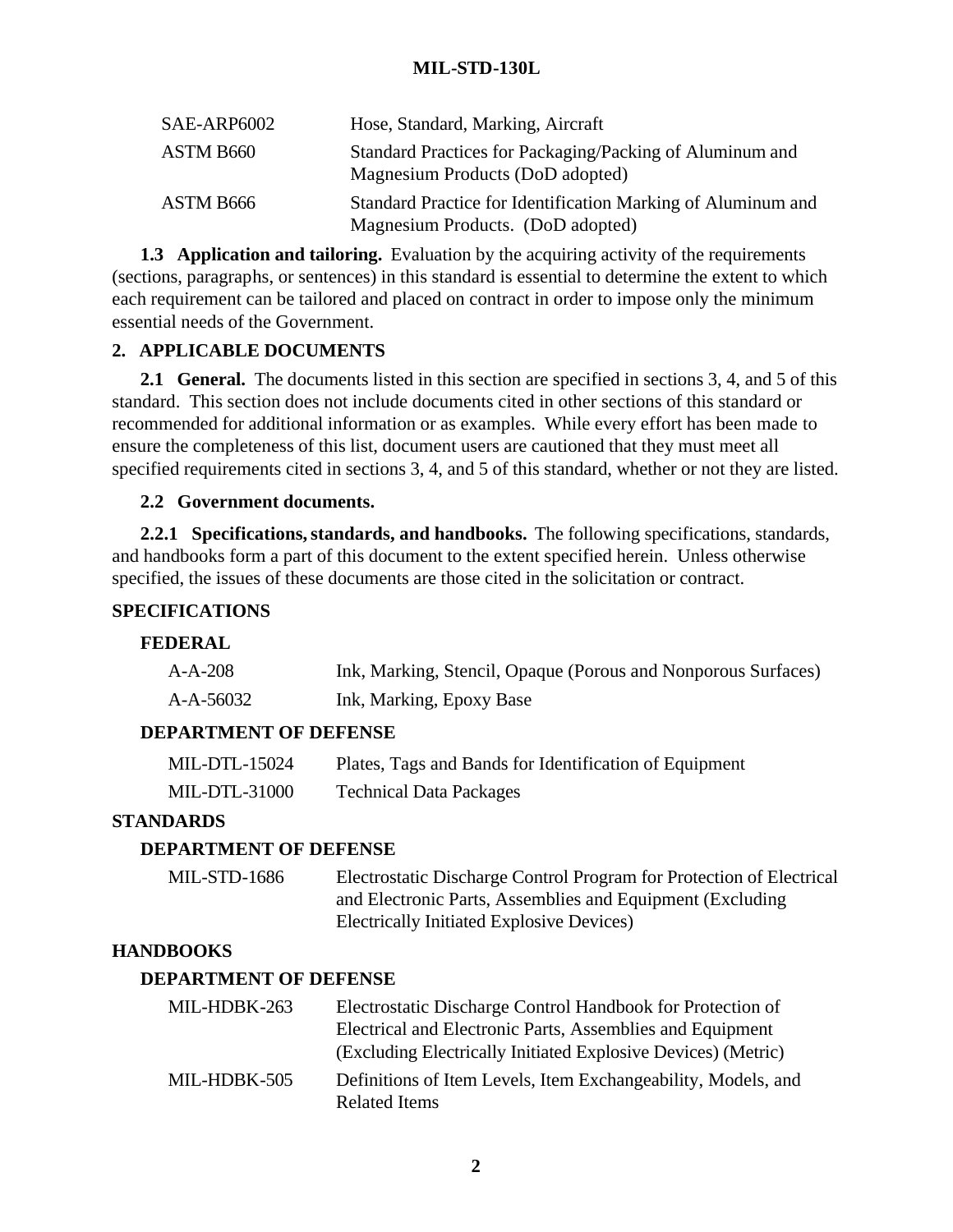MIL-HDBK-1812 Type Designation, Assignment and Method of Obtaining.

(Copies of these documents are available online at http://assist.daps.dla.mil/quicksearch/ or www.dsp.dla.mil or from the Standardization Document Order Desk, 700 Robbins Avenue, Building 4D, Philadelphia, PA 19111-5094.)

**2.2.2 Other Government documents, drawings, and publications.** The following other Government documents, drawings, and publications form a part of this document to the extent specified herein. Unless otherwise specified, the issues are those cited in the solicitation or contract.

# **OFFICE OF THE UNDER SECRETARY OF DEFENSE**

Department of Defense Unique Identification (UID) Policy Memo

Department of Defense Guide to Uniquely Identifying Items

(Copies of these documents are available on line at http://www.acq.osd.mil/uid/policy.html or from the Office of the Under Secretary of Defense, 3000 Defense Pentagon, Washington, DC 20301-3000)

# **NATIONAL AERONAUTICS AND SPACE ADMINISTRATION**

NASA-STD-6002 Applying Data Matrix Identification Symbols on Aerospace Parts NASA-HDBK-6003 Application of Data Matrix Identification Symbols to Aerospace Parts Using Direct Marking Methods/Techniques

(Copies of these documents are available on line at http://standards.nasa.gov or from USAInfo, 1092 Laskin Road, Virginia Beach, Virginia, 23451).

# **DEFENSE LOGISTICS INFORMATION SERVICE**

DoD 4100.39-M Federal Logistics Information System (FLIS) Procedures Manual (Copies of this document are available from the Defense Logistics Information Service (DLIS), 74 Washington Ave. N, Ste 7, Battle Creek, MI 49017-3084 or www.dlis.dla.mil.)

# **NATIONAL INDUSTRIAL SECURITY PROGRAM**

DOD 5220.22-M National Industrial Security Program Operating Manual (Copies of this document is available online at http://www.dtic.mil/whs/directives/ or from the Superintendent of Documents, U. S. Government Printing Office, Washington, DC 20402-0001.)

**2.3 Non-Government publications.** The following document(s) form a part of this document to the extent specified herein. Unless otherwise specified, the issues of documents are those cited in the solicitation or contract.

# **AIR TRANSPORT ASSOCIATION OF AMERICA**

ATA SPEC 2000 Chapter 9 – Automated Identification and Data Capture (Copies are available from Air Transport Association of America, Inc., Distribution Center, PO Box 511, Annapolis Junction, MD 20701, or http://www.airlines.org )

# **AMERICAN SOCIETY OF MECHANICAL ENGINEERS (ASME)**

ASME Y14.24 - Types and Applications of Engineering Drawings (DoD adopted)

ASME Y14.100 - Engineering Drawing Practices

(Copies are available from ASME Information Central Orders/Inquiries, P.O. Box 2300, Fairfield, NJ 07007-2300 or www.asme.org.)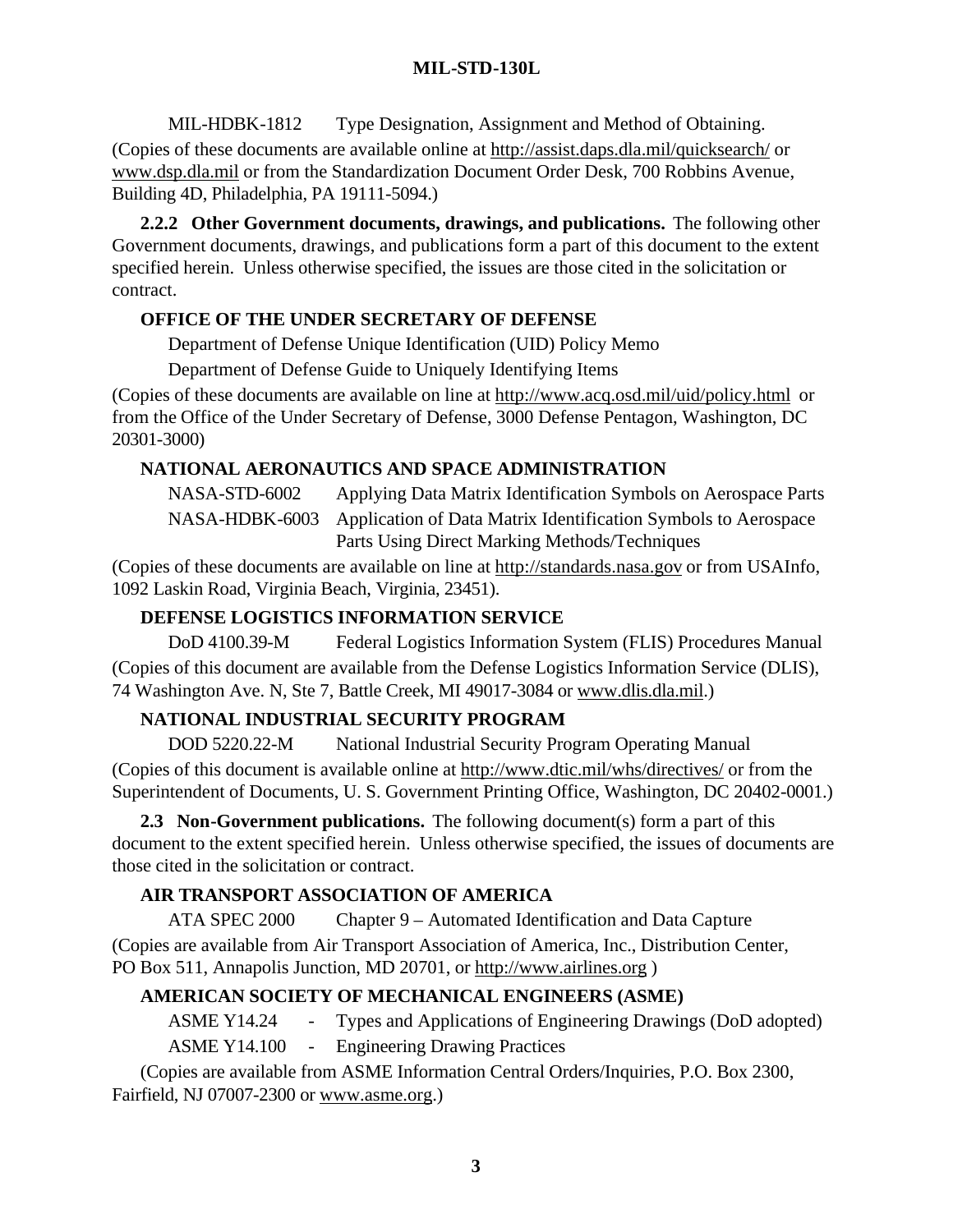# **AUTOMOTIVE INDUSTRY ACTION GROUP**

AIAG B-4 Parts Identification and Tracking Application Standard

(Copies of this document are available from Automotive Industry Action Group, Dept 77839, P.O. Box 77000, Detroit, MI 48277-0839, or http://www.aiag.org/.)

# **EAN INTERNATIONAL.UNIFORM CODE COUNCIL**

EAN.UCC General EAN.UCC Specifications

(Copies of this document are available from Uniform Code Council, 7887 Washington Village Dr., Dayton, OH 45459-8605, or http://www.uc-council.org/.)

# **ELECTRONIC INDUSTRIES ALLIANCE**

| EIA 649 | National Consensus Standard for Configuration Management |
|---------|----------------------------------------------------------|
| EIA 706 | <b>Component Marking Standard</b>                        |
| EIA 802 | <b>Product Marking Standard</b>                          |

(Copies of these documents are available from Electronic Industries Alliance (EIA), 2500 Wilson Blvd., Arlington, VA 22201, http://www.eia.org/.)

# **INTERNATIONAL ORGANIZATION FOR STANDARDIZATION / INTERNATIONAL ELECTROTECHNICAL COMMISSION**

| <b>ISO/IEC 15416</b>   | Bar Code Print Quality Test Specification - Linear symbols                      |
|------------------------|---------------------------------------------------------------------------------|
| <b>ISO/IEC 15417</b>   | Bar Code Symbology Specification - Code 128                                     |
| <b>ISO/IEC 15418</b>   | EAN/UCC Application Identifiers and Fact Data Identifiers and<br>Maintenance    |
| <b>ISO/IEC 15426-1</b> | Bar Code Verifier Conformance Specification - Part I: Linear                    |
| <b>ISO/IEC 15434</b>   | Transfer Syntax for High Capacity ADC Media                                     |
| <b>ISO/IEC 16022</b>   | Information Technology – International Symbology Specification –<br>Data Matrix |
| <b>ISO/IEC 16388</b>   | Bar Code Symbology Specification - Code 39                                      |

(Copies of these documents are available from American National Standards Institute (ANSI), 25 West  $43<sup>rd</sup>$  Street,  $4<sup>th</sup>$  floor, New York, NY 10036, or http://webstore.ansi.org/ansidocstore/.)

# **SAE INTERNATIONAL**

SAE AS9132 Data Matrix (2d) Coding Quality Requirements for Parts Marking

(Copies of this documents are available from SAE International, 400 Commonwealth Drive, Warrendale, PA 15096-0001 or http://www.sae.org/servlets/index )

**2.4 Order of precedence.** In the event of a conflict between the text of this document and the references cited herein, the text of this document takes precedence. Nothing in this document, however, supersedes applicable laws and regulations unless a specific exemption has been obtained.

# **3. DEFINITIONS**

**3.1 Acronyms used in this standard.** The acronyms used in this standard are as follows: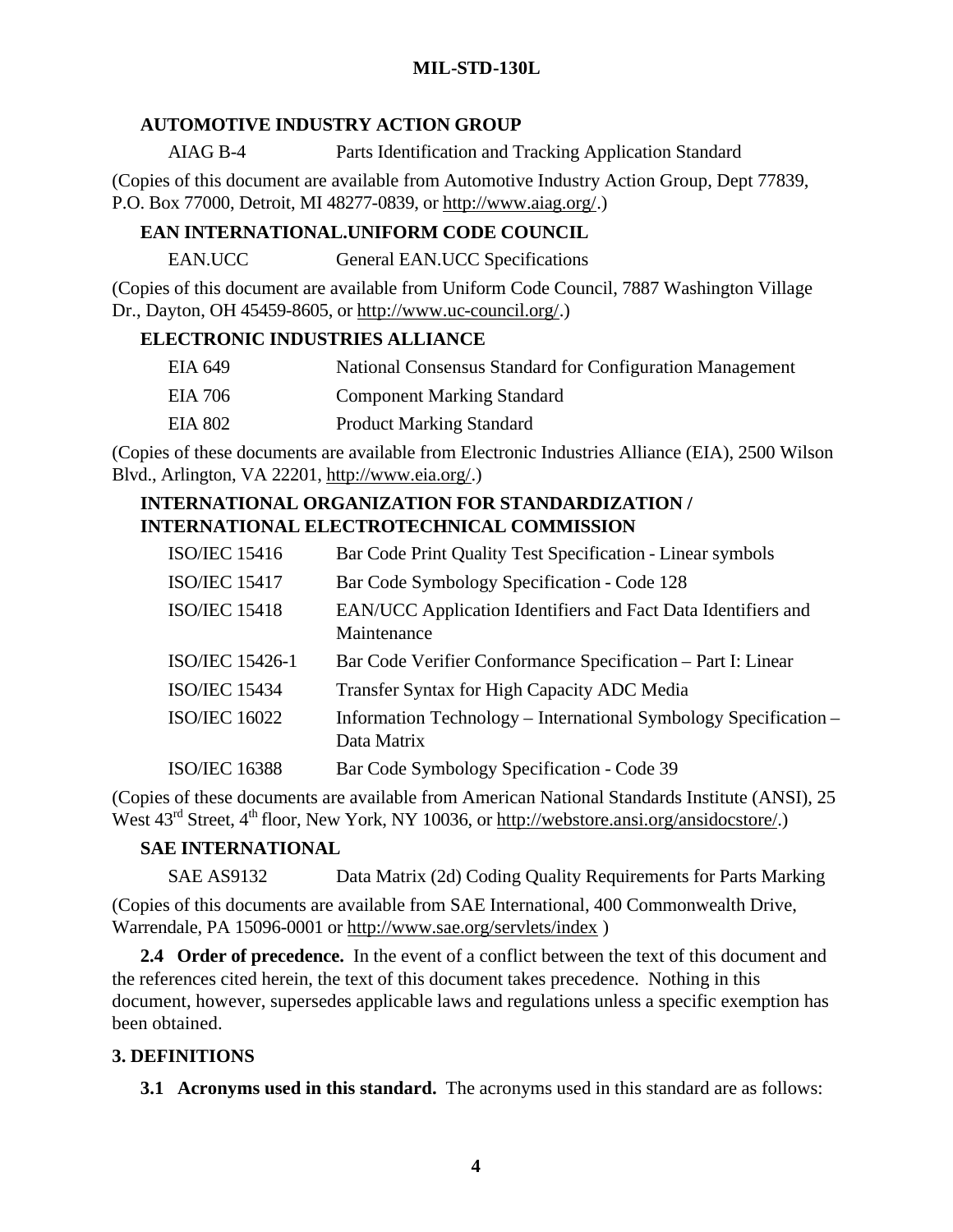| a.             | <b>AIAG</b> | $\qquad \qquad -$            | <b>Automotive Industry Action Group</b>                                                              |
|----------------|-------------|------------------------------|------------------------------------------------------------------------------------------------------|
| $\mathbf{b}$ . | <b>AIT</b>  |                              | <b>Automatic Identification Technology</b>                                                           |
| $\mathbf{c}$ . | ASME        |                              | American Society of Mechanical Engineers                                                             |
|                | d. CAGE     | $\overline{\phantom{a}}$     | <b>Commercial and Government Entity</b>                                                              |
| e.             | <b>CCI</b>  | $\overline{\phantom{a}}$     | Controlled Cryptographic Items                                                                       |
| f.             | CDA         | $\overline{\phantom{a}}$     | <b>Current Design Activity</b>                                                                       |
| g.             | CI          |                              | Configuration Item                                                                                   |
| h.             | <b>COTS</b> | $\overline{\phantom{a}}$     | <b>Commercial Off-The-Shelf</b>                                                                      |
| 1.             | DAI         |                              | Design Activity Identification                                                                       |
| j.             | DoD         |                              | Department of Defense                                                                                |
|                | k. DoDCP    | $\overline{\phantom{a}}$     | Department of Defense Control Point                                                                  |
| 1.             | $D-U-N-S$   | $\overline{\phantom{a}}$     | Data Universal Numbering System (Dun & Bradstreet)                                                   |
|                | m. EAN.UCC  |                              | <b>EAN International. Uniform Code Council</b>                                                       |
|                | n. EIA      |                              | <b>Electronic Industries Alliance</b>                                                                |
|                | o. EID      | $\overline{\phantom{a}}$     | <b>Enterprise Identifier</b>                                                                         |
| p.             | <b>ESDS</b> | $\qquad \qquad -$            | <b>Electrostatic Discharge Sensitive</b>                                                             |
|                | q. HRI      |                              | Human-Readable Information                                                                           |
| r.             | IF          |                              | <b>Intermediate Frequency</b>                                                                        |
|                | s. ISO/IEC  | $\overline{\phantom{a}}$     | International Organization for Standardization / International<br><b>Electrotechnical Commission</b> |
| t.             | MRI         | $\overline{\phantom{a}}$     | Machine-Readable Information                                                                         |
| u.             | <b>MFR</b>  | $\overline{\phantom{0}}$     | Manufacturer                                                                                         |
|                | v. NATO     | $\overline{\phantom{a}}$     | North Atlantic Treaty Organization                                                                   |
|                | w. NCAGE    | $\overline{\phantom{a}}$     | NATO Commercial and Government Entity                                                                |
| Х.             | <b>NSN</b>  | $\overline{\phantom{a}}$     | <b>National Stock Number</b>                                                                         |
| y.             | <b>ODA</b>  | -                            | <b>Original Design Activity</b>                                                                      |
| Z.             | <b>OTS</b>  | $\overline{\phantom{0}}$     | Off-The-Shelf                                                                                        |
|                | aa. PIN     | $\qquad \qquad \blacksquare$ | Part or Identifying Number                                                                           |
|                | ab. SER     | $\overline{\phantom{a}}$     | Serial Number (alt. S/N, SERNO)                                                                      |
|                | ac. SOCN    | -                            | <b>Source Control Notation</b>                                                                       |
|                | ad. SE      |                              | <b>Support Equipment</b>                                                                             |
|                | ae. TCIF    | $\qquad \qquad -$            | <b>Telecommunications Industry Forum</b>                                                             |
|                | af. UID     | $\overline{\phantom{0}}$     | Unique Identification                                                                                |
|                | ag. VICD    |                              | Vendor Item Control Drawing                                                                          |

**3.2 Acquisition instrument identification number.** The Government acquiring activity's contract or purchase order number. When an order shows both a contract number and a purchase order number, the number used is determined by the acquiring activity.

**3.3 Activity identifier.** A unique identifier used to distinguish one activity or organization from another activity or organization. Examples of activity identifiers include CAGE, NCAGE,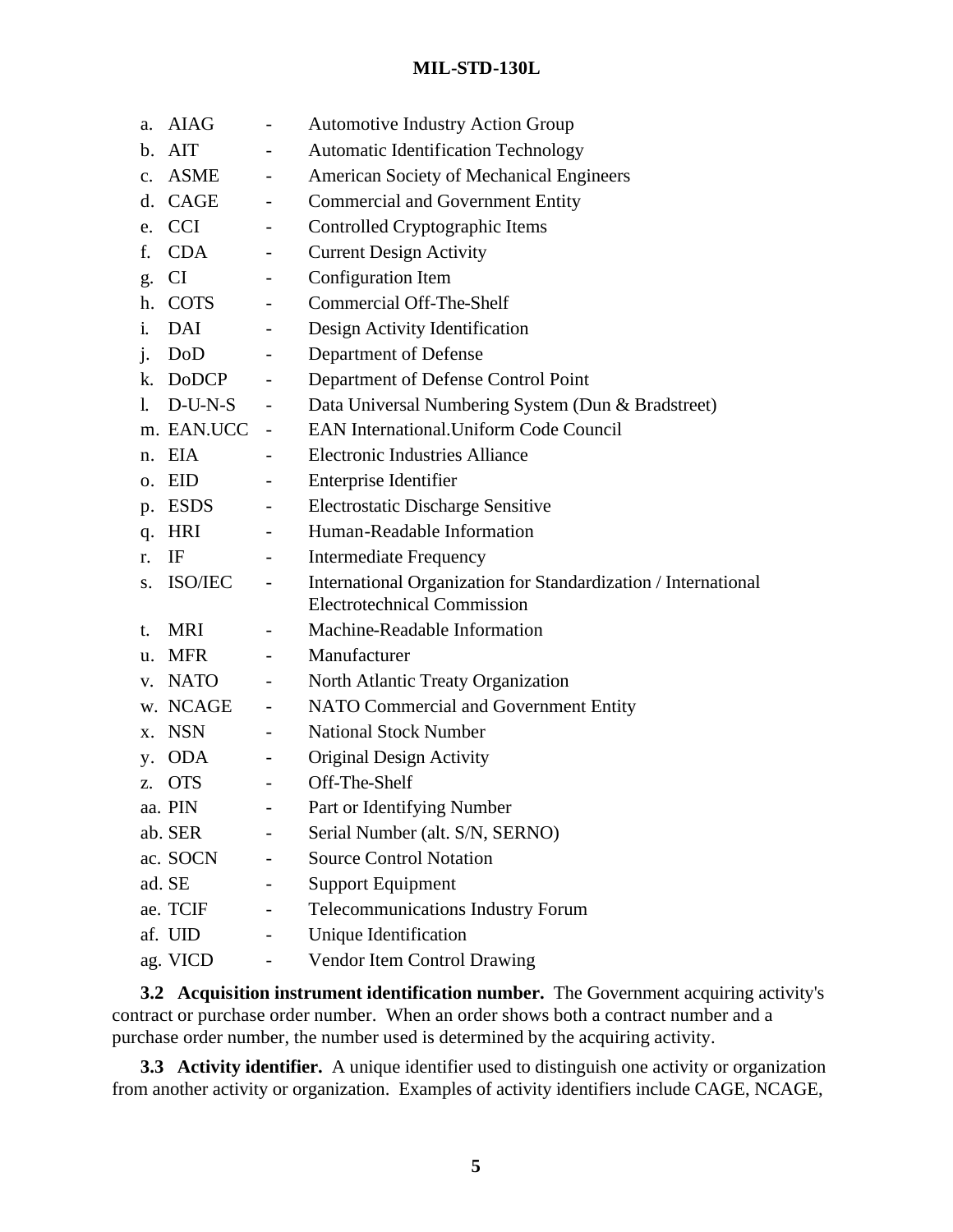#### D-U-N-S, EAN.UCC.

**3.4 Altered, selected, or source control items.** Items depicted on altered item, selected item, or source control drawings in accordance with the definitions and requirements contained in ASME Y14.24.

**3.5 Assembly.** A number of parts or subassemblies or combination thereof, that are joined together to perform a specific function and subject to disassembly without degradation of any of the parts. (e.g., power shovel-front, fan assembly, audio-frequency amplifier.) (see ASME Y14.100)

**3.6 Commercial and Government Entity (CAGE) Code.** A five-position alphanumeric code with a numeric in the first and last positions (e.g. 27340, 2A345, 2AA45, or 2AAA5), assigned to United States and Canadian organizations which manufacture and/or control the design of items supplied to a Government Military or Civil Agency or assigned to United States and foreign organizations, primarily for identifying contractors in the mechanical interchange of data. (see DoD 4100.39-M Volume 7)

**3.7 Commercial item.** A product, material, component, sub-system, or system sold or traded to the general public in the course of normal business operations at prices based on established catalog or market prices. (see MIL-DTL-31000) The items are also referred to as commercial off-the-shelf (COTS or OTS) products or commercial products.

**3.8 Configuration Item (CI).** A Configuration Item is an aggregation of hardware, firmware, or software that satisfies an end use function and is designated by the Government for configuration management.

**3.9 Controlled Cryptographic Items (CCI).** Cryptographic items which have been declassified.

**3.10 Data Universal Numbering System (D-U-N-S).** A nine-digit number, assigned by Dun & Bradstreet to each business location in their global database, widely used as a tool for identifying, organizing and consolidating information about businesses.

**3.11 Design Activity.** An organization that has, or has had, responsibility for the design of an item. (see ASME Y14.100)

**3.11.1 Current Design Activity (CDA).** The design activity currently responsible for the design of an item. This may be the original design activity or a design activity to which the design responsibility has been transferred. (see ASME Y14.100)

**3.11.2 Design Activity Identification (DAI).** A unique identifier that distinguishes an activity or organization from another activity or organization. Examples of activity identification include activity name, activity name and address, or CAGE Code. (see ASME Y14.100) Other examples include D-U-N-S, and EAN.UCC.

**3.11.3 Original Design Activity (ODA).** The design activity originally responsible for the design and identification of an item whose drawing number and activity identification is shown in the title block of the drawings and associated documents. (see ASME Y14.100)

**3.12 Document.** A term applicable to the specifications, drawings, lists, standards,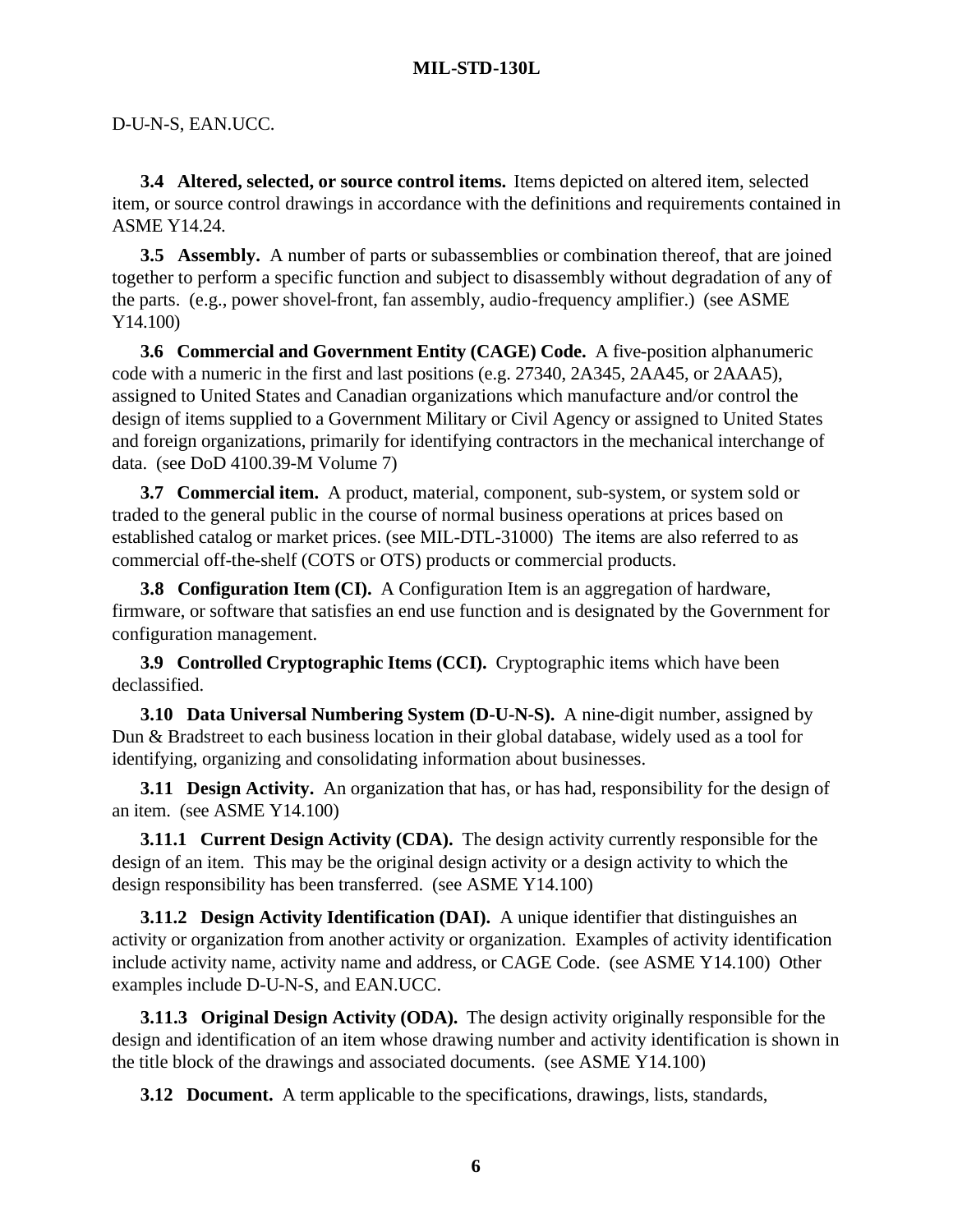pamphlets, reports, and printed, typewritten or other information, relating to the design, procurement, manufacture, testing, or acceptance inspection of items or services. (see ASME Y14.100)

**3.13 Electrostatic Discharge Sensitive (ESDS) items.** Electronic parts having sensitive characteristics (e.g., thin-layered internal composition) and delicate, miniaturized construction that are susceptible to damage or degradation, in various degrees, from environmental field forces (electrostatic, electromagnetic, magnetic, or radioactive). This susceptibility also extends to the standard electronic modules, printed circuit boards, printed wiring boards, and circuit card assemblies containing one or more of these sensitive electronic parts.

**3.14 Enterprise Identifier (EID).** An activity identifier code assigned to the entity that is responsible for assigning the unique identifier to an item. Enterprise identifier codes are uniquely assigned by a registration (or controlling) authority [e.g., Dun & Bradstreet's Data Universal Numbering System (D-U-N-S), Uniform Code Council (UCC)/European Article Number (EAN), Commercial and Government Entity (CAGE) Code, NATO CAGE (NCAGE) Code.

**3.15 Human-readable information (HRI) marking.** Clear text conveying required information, fully visible and readable without the use of interpretative devices. HRI marking may be used alone to convey required information or may supplement machine-readable information marking.

a. The information content requirements of HRI marking, used alone for unaided human interpretation, are defined in 5.2.2.

b. HRI marking to supplement or accompany machine-readable information marking is defined within the specific guidance for the machine-readable information marking protocol utilized. (see 4.3)

**3.16 Group.** A collection of units, assemblies or subassemblies which is a sub-division of a set or system, but which is not capable of performing a complete operational function. (Examples: antenna group, indicator group.)

**3.17 Item.** A non-specific term used to denote any unit or product including materials, parts, assemblies, equipment, accessories, and computer software. (see ASME Y14.100)

**3.18 Item identification.** The part, identifying number, or descriptive identifier for a specific item along with the original design activity identification. (see ASME Y14.100) NOTE: Not applicable to vendor item controlled items (see 4.16).

**3.19 Lot Number (LOT).** The manufacturer's unique identity for a group of units of the same item that are processed, manufactured, or assembled under uniform conditions and are expected to function in a uniform manner. Lot Number, when linked with a DAI provides the permanent identification for a given group of items. The label "LOTNO" may be used with the lot number to avoid confusion with other identifiers and when marking space allows.

**3.20 Machine-readable information (MRI) marking.** A pattern of bars, squares, dots, or other specific shapes containing information interpretable through the use of equipment specifically designed for that purpose. The patterns may be visible or applied for infrared, ultraviolet, or other non-human visible reading capabilities including digital protocol applications. A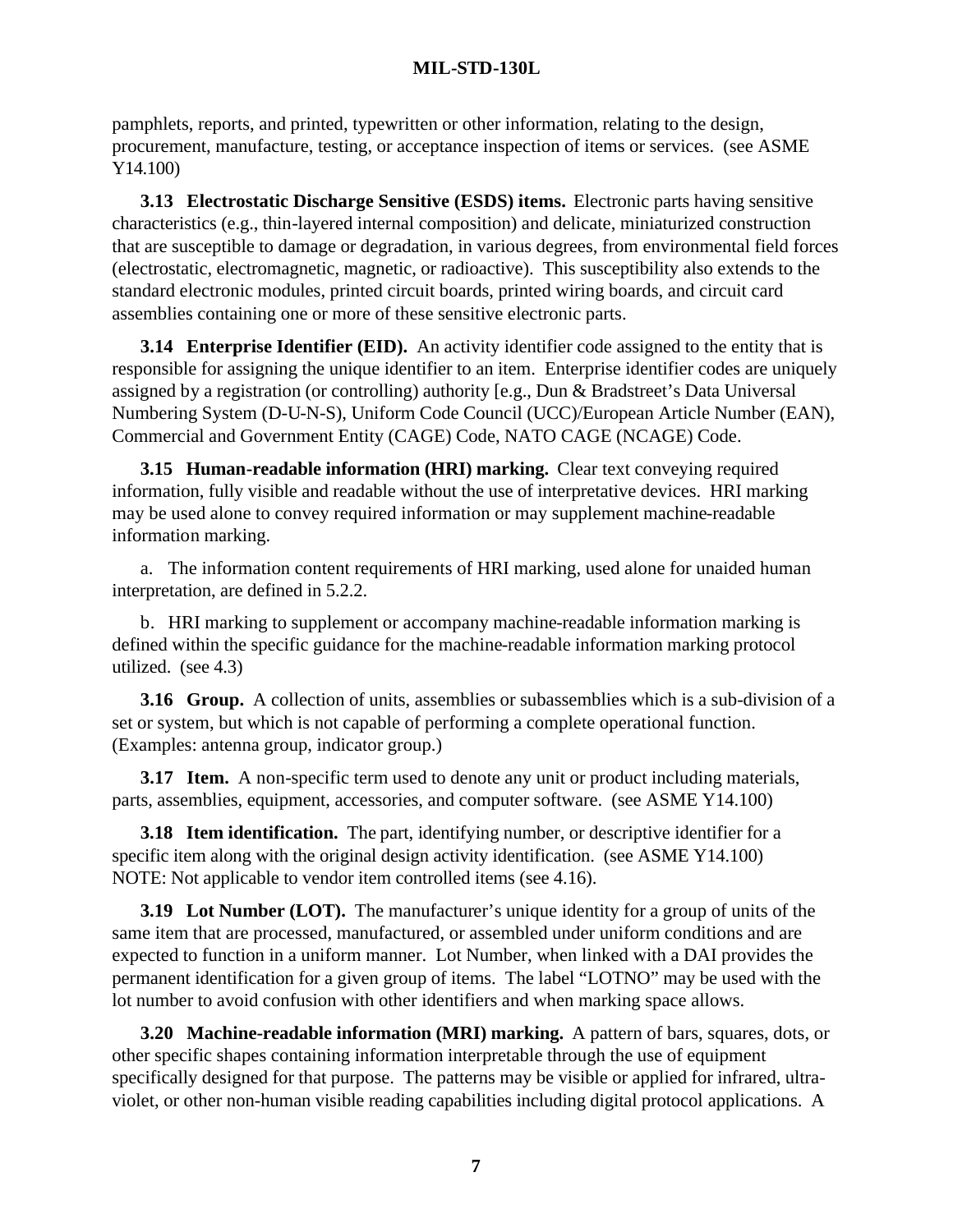MRI marking may be supplemented with human-readable information marking, 2D symbol, or both, as currently used with a bar code marking per ISO/IEC 15417, ISO/IEC 16022, and ISO/IEC 16388.

**3.21 Manufacturer (MFR).** An individual, company, corporation, firm, or Government activity who:

a. Controls the production of an item, or

b. produces an item from crude or fabricated materials, or

c. assembles materials or components, with or without modification, into more complex items.

**3.22 Manufacturer's identification.** The actual manufacturer's name and activity identifier (see 3.3) that identifies the place of manufacture.

**3.23 National Stock Number (NSN).** A number assigned to each item of supply that is purchased, stocked, or distributed within the Federal Government.

**3.24 NATO Commercial and Government Entity (NCAGE) Code.** A five position alphanumeric code requiring an alpha in either the first or last position (e.g., AA123, 3AAAA, AAAA3, K2345 or 2345K), assigned to organizations located in North Atlantic Treaty Organization (NATO) member nations (excluding U.S. and Canada) and other foreign countries which manufacture and/or control the design of items supplied to a Government Military Activity or Civil Agency. (Excerpted from: DoD 4100.39-M Volume 7)

**3.25 Nomenclature.** The combination of approved item name and military type designation as assigned by the DoDCP (see MIL-HDBK-1812).

**3.26 Part.** One item, or two or more items joined together, that is not normally subject to disassembly without destruction or impairment of designed use. (e.g., transistor, composition resistor, screw, transformer, and gear) (see ASME Y14.100)

**3.27 Part or Identifying Number (PIN).** The identifier assigned by the design activity or by the controlling nationally recognized standard that uniquely identifies (relative to that design activity) a specific item. (see ASME Y14.100).

**3.28 Registration number.** The number assigned by the Government to an individual unit of a group of items. The number indicates Government ownership, responsibility, and accountability (e.g., vehicle registration numbers).

**3.29 Reparable.** Having the capability of being repaired.

**3.30 Serial number.** An identifying number assigned sequentially by the manufacturer. In conjunction with a manufacturer's identification (CAGE Code, NCAGE Code, D-U-N-S, etc.), the serial number uniquely identifies a single item within a group of similar items. For HRI marking the prefix identifier "SER", "S/N", or "SERNO" or may be used with the serial number to avoid confusion with other identifiers and when marking space allows.

**3.31 Set.** A unit or units and necessary assemblies, subassemblies and parts connected or associated together to perform an operational function. (Examples: radio receiving set; sound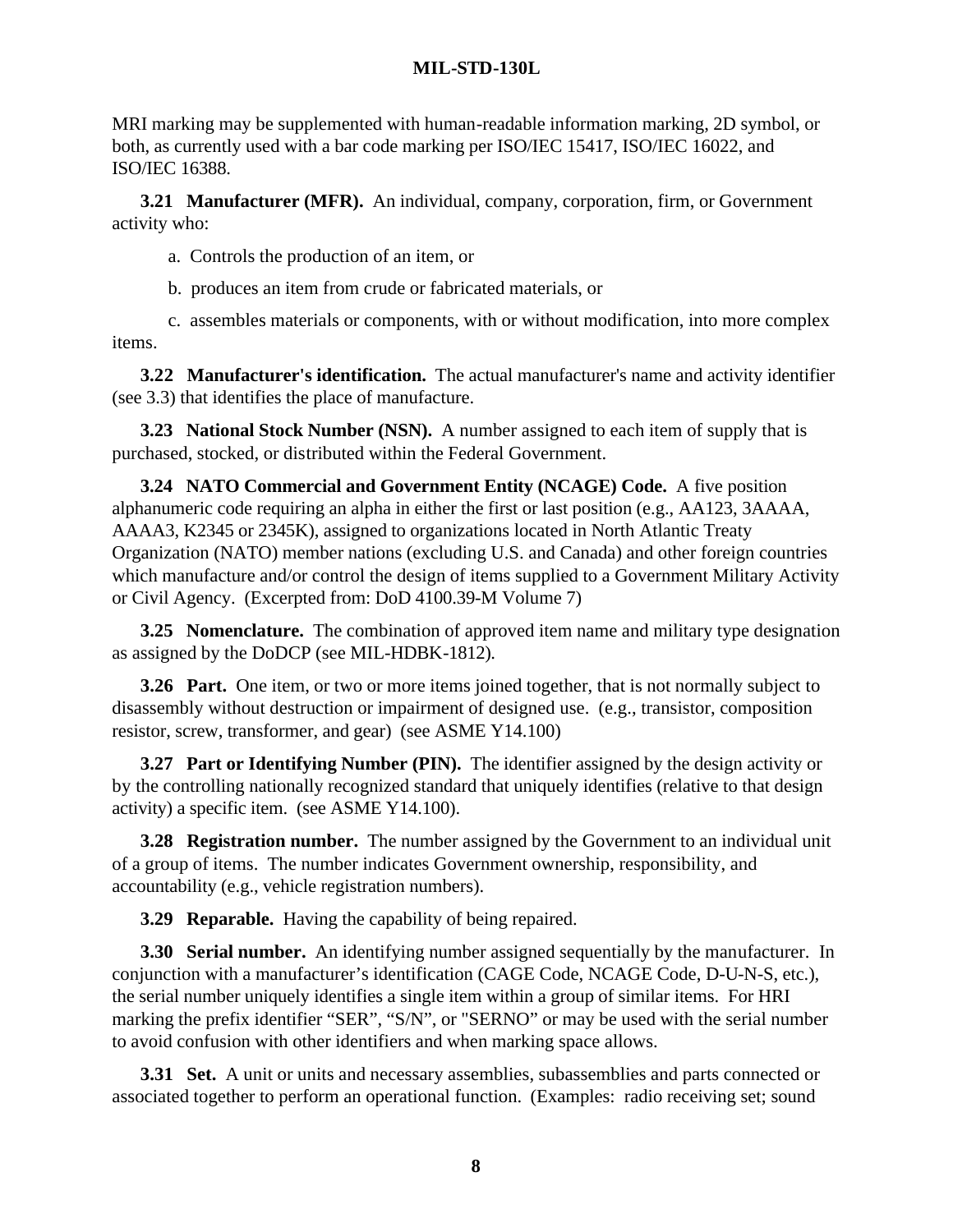measuring set, which includes parts, assemblies and units such as cable, microphone and measuring instruments; radar homing set). Set is also used to denote a collection of like parts such as a tool set or a set of tires.

**3.32 Special characteristics.** The pertinent rating, operating characteristics, and other information necessary for identification of the item.

**3.33 Specification data.** Information such as specification number, type, grade, class, or other identifying data.

**3.34 Subassembly.** Two or more parts that form a portion of an assembly or a unit replaceable as a whole, but having a part or parts which are individually replaceable. (Examples: gun mount stand, window sash, recoil mechanism, floating piston, telephone dial, (IF) strip, mounting board with mounted parts, power shovel dipper stick.) (see MIL-HDBK-505)

**3.35 Unique Identification (UID) (see 6.4.1).** A combination of data elements for an item that is globally unique and unambiguous, to ensure data integrity and data quality throughout life, and to support multi-faceted business applications and users. Unique identifiers rely upon two methods of serialization: (1) Serialization within the enterprise (see Figures 2.a and 2.b), and (2) Serialization within the original part number of the enterprise (see Figures 2.c and 2.d).

**3.36 Unit.** An assembly or any combination of parts, subassemblies and assemblies mounted together, normally capable of independent operation in a variety of situations. (Examples: Hydraulic jack, electric motor, electronic power supply, internal combustion engine, electric generator, radio receiver.) This term replaces the term "component." NOTE: The size of an item is a consideration in some cases. An electric motor for a clock may be considered a part because it is not normally subject to disassembly. (see MIL-HDBK-505)

**3.37 U.S.** The abbreviation used on items (e.g., vehicles and industrial production equipment) to denote Government ownership and to comply with public law or other Government regulations.

**3.38 U.S. military property.** Government owned property within DoD jurisdiction.

**3.39 Warranty.** The contractual agreement between the Government and the contractor relative to the nature, usefulness, or condition of the item(s) furnished under the contract. Warranty duration is expressed in terms of hours, days, months, number of operations, etc. Warranty markings give notice to a user whether the item(s) is subject to the warrant provisions.

# **4. GENERAL REQUIREMENTS**

**4.1 Methods of applying.** The required marking shall be applied to an identification plate (see Figure 1); tag or label securely fastened to the item or shall be applied directly to the surface of the item and compatible with 4.2, 4.5, and 4.7. The design activity shall specify the actual method(s) to be used in applying markings. Recommended marking methods are shown in Table 1 with recommended selection criteria shown in Table 2.

- a. Marking materials creating hazardous conditions shall not be used.
- b. When items cannot be physically marked or tagged because of lack of marking space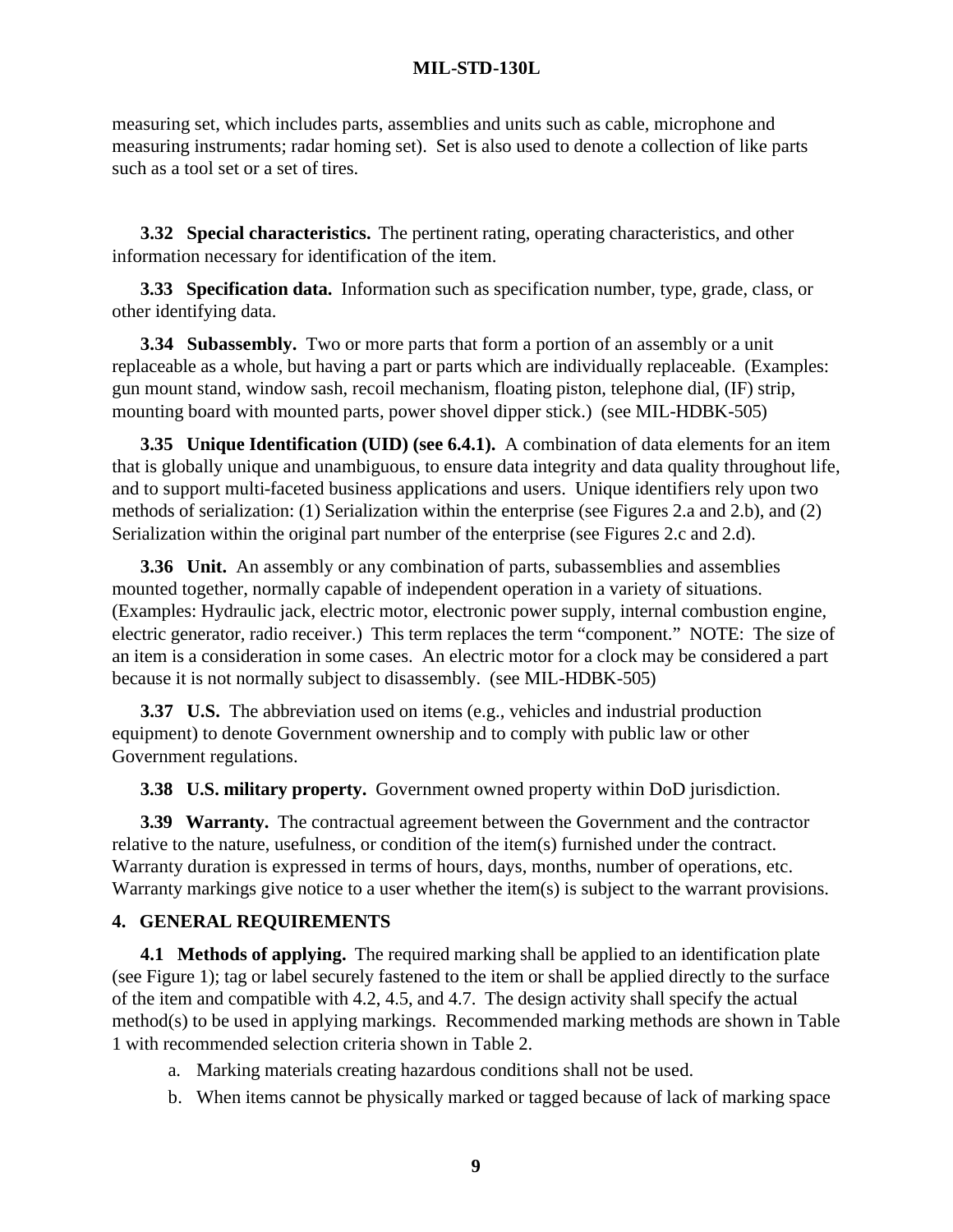(or because marking or tagging would have a deleterious effect), the detailed marking requirements specified in section 5 shall be applied to the container in addition to, or in combination with, the identification marking information specified in MIL-STD-129. When combining marking requirements with MIL-STD-129, the manner, method, form, and format of MIL-STD-129 shall be followed and the informational requirements of this standard shall be fulfilled.

**4.2 Location, size, and content.** Whenever practicable, the location of the marking on the item shall ensure its visibility during normal operational use of the item. Marking size shall satisfy the legibility requirements of 4.5.

**4.2.1 Serialized items.** Any item that is serialized shall include the minimum set of data elements necessary to provide unique identification (UID) (see 6.4.1). Methods of UID construction are determined by the manufacturer's serialization protocol (see Table 3).

a. Construct #1 – enterprise identifier and a serial number unique within the assigning activity (see figures 2.a and 2.b), or

b. Construct #2 – enterprise identifier, part number and a serial number unique within the product identified (see figures 2.c and 2.d)

**4.2.2 Non-serialized items.** Non-serialized items shall be marked with human or machine readable marking as specified on the contract or order and shall have the following minimum information content applied:

a. Applicable Enterprise Identifier

b. Original PIN

**4.2.3 Delineation of marking requirements.** All aspects of item identification marking shall be specified directly or by reference on the document delineating the item to be marked.

**4.3 Machine-readable information (MRI) marking protocol.** When MRI marking is specified in the contract or order, data encoding shall include the minimum set of data elements necessary to provide unique item identification (UID). The acquiring activity will specify one or more of the following protocol standards as applicable.

a. Syntax for high capacity media shall comply with ISO/IEC 15434. (NOTE: Linear bar code symbols do not require syntax.)

b. Semantics should comply with ISO/IEC 15418.

**4.3.1 Air Transport Association (ATA).** When specified in the contract or order, manufacturers that implement the ATA product marking standards shall mark military parts and components in accordance with:

a. For linear bar code symbols: ATA SPEC 2000.

b. For high capacity automatic data capture: ISO/IEC 15434 syntax with format 05 (AIs), format 06 (DIs) or with DoD assigned format DD (TEIs) (see 6.4.1).

**4.3.2 Automotive Industry Action Group (AIAG).** When specified in the contract or order, manufacturers that implement the AIAG standards shall mark military parts and components in accordance with the AIAG B-4 standard as applicable (see Figure 3).

**4.3.3 Electronic Industries Alliance (EIA) and Telecommunications Industry Forum (TCIF).** When specified in the contract or order, manufacturers that implement the EIA standards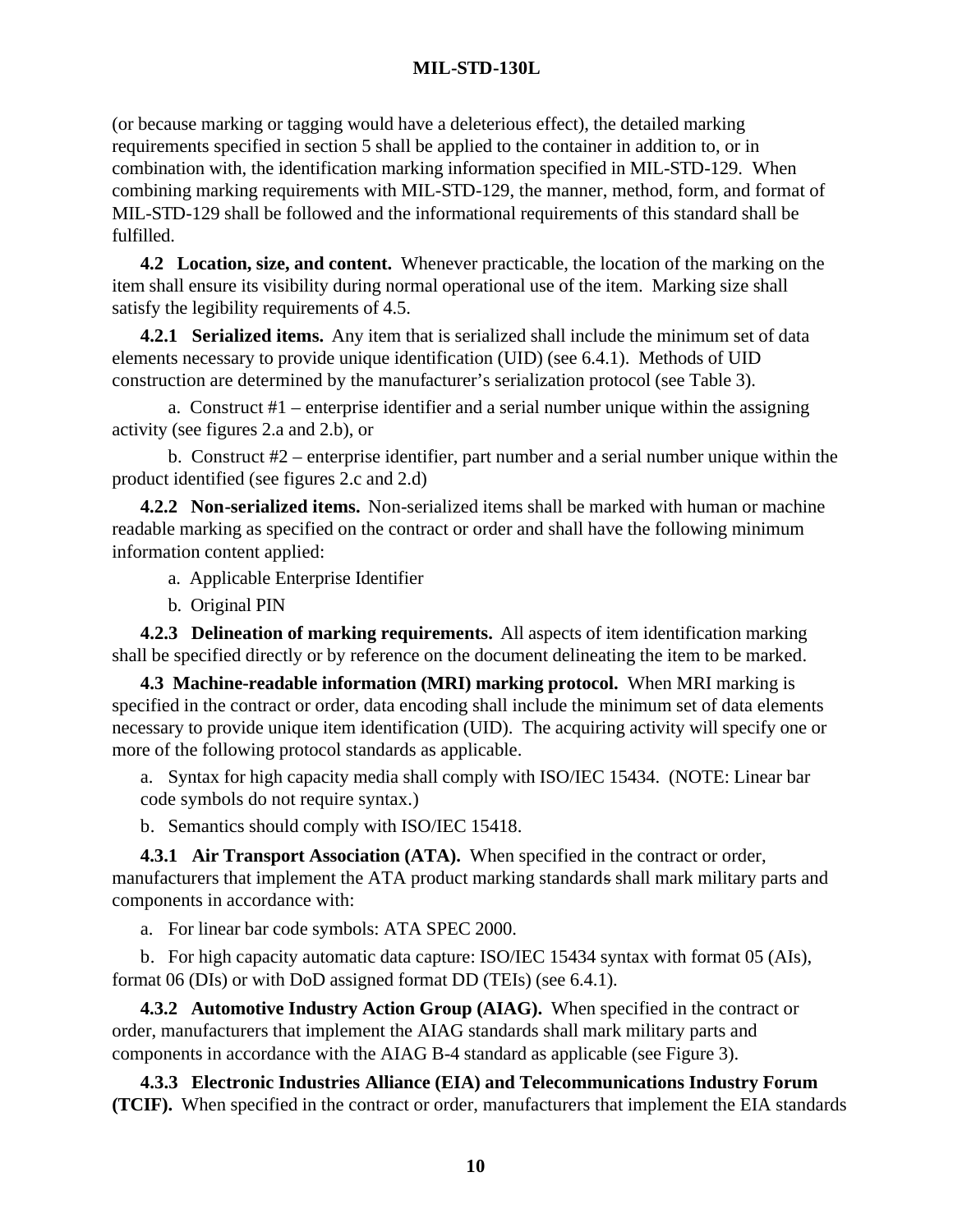shall mark military parts and components in accordance with the EIA 802 and 706 standards as applicable. Although other manufacturer codes are allowable under this standard, CAGE code identified with the appropriate Data Identifier is the recommended manufacturer ID. Multiple manufacturer IDs are allowable (see Figure 4).

**4.3.4 EAN International.Uniform Code Council (EAN.UCC).** When specified in the contract or order, manufacturers that implement the EAN.UCC standards shall mark military parts components in accordance with the EAN.UCC standards as applicable (see Figure 5).

**4.3.5 National Aeronautics and Space Administration (NASA).** NASA aerospace marking standards shall be implemented only on those DoD actions directly supporting NASA programs. When specified in the contract or order, manufacturers that implement the NASA aerospace marking standards shall mark parts and components in accordance with NASA-STD-6002 as applicable. Detailed how-to guidance for implementing NASA-STD-6002 requirements is provided in NASA-HDBK-6003.

**4.3.6 Other.** When MRI marking is specified in the contract or order, manufacturers that do not follow one of the established standards above shall mark military parts and components in accordance with the EIA 802 and 706 standards as specified in the contract or order.

**NOTE:** Submission of industry/association marking standards and conformance articles to be considered for certification and inclusion in this standard shall be made to the HQ DLA Logistics AIT Office at Chief, DoD Logistics AIT Office, DLA, 8725 John Kingman Road, STOP 6205, Ft. Belvoir, VA. 22060-6221.

**4.4 MRI marking quality standards.** Linear and 2D MRI symbology, when applied, shall be at least a "grade B" as delineated in ISO/IEC 15416 or ISO/IEC 16022 and maintain a minimum "grade C" quality over the service life of the item marked. ISO/IEC 15426, ISO/IEC 15426-1 and ISO/IEC 16022 provide specific conformance requirements and conformance testing criteria.

**4.4.1 Linear Bar Codes.** The narrow element dimension (X dimension) range should be from .0075 inch (0.19 mm) to 0.015 inch (0.38 mm). For Code 39 symbols per ISO/IEC 16388, the ratio of the wide element to the narrow element shall be within the range of 2.5:1 to 3.1:1.

**4.4.2 Data Matrix Symbol.** The symbol shall be ECC 200 from ISO/IEC 16022. Minimum cell sizes and quality levels shall be:

**4.4.2.1 Dot peen, laser and electro-chem etching markings.** See appropriate tables in SAE AS9132 for requirements. For dot peening the quality level shall be the 'acceptable' level as described in Annex C, SAE AS9132. An acceptable laser or electro-chem etching marking will be those marks which meet the requirements described in the appropriate requirements table. Module/cell size shall be no smaller than .005 in. (0.127mm) unless otherwise stipulated in the contract or purchase order. Module/cell sizes below .005 in. (0.127mm) may require special reading equipment but shall be no smaller than .003 in. (0.076mm).

**4.4.2.2 Printing**. Minimum cell size will be within a range of 0.0075 inch (0.19 mm) to 0.015 inch (0.38). For acceptance the symbol shall have a minimum print quality of B/05/660, where the minimum grade is B, measured with an aperture size of 0.127 mm (0.005) with a light source wave length of 660 nm + or - 10 nm. The methodology for measuring the print quality shall be as specified in ISO/IEC 16022.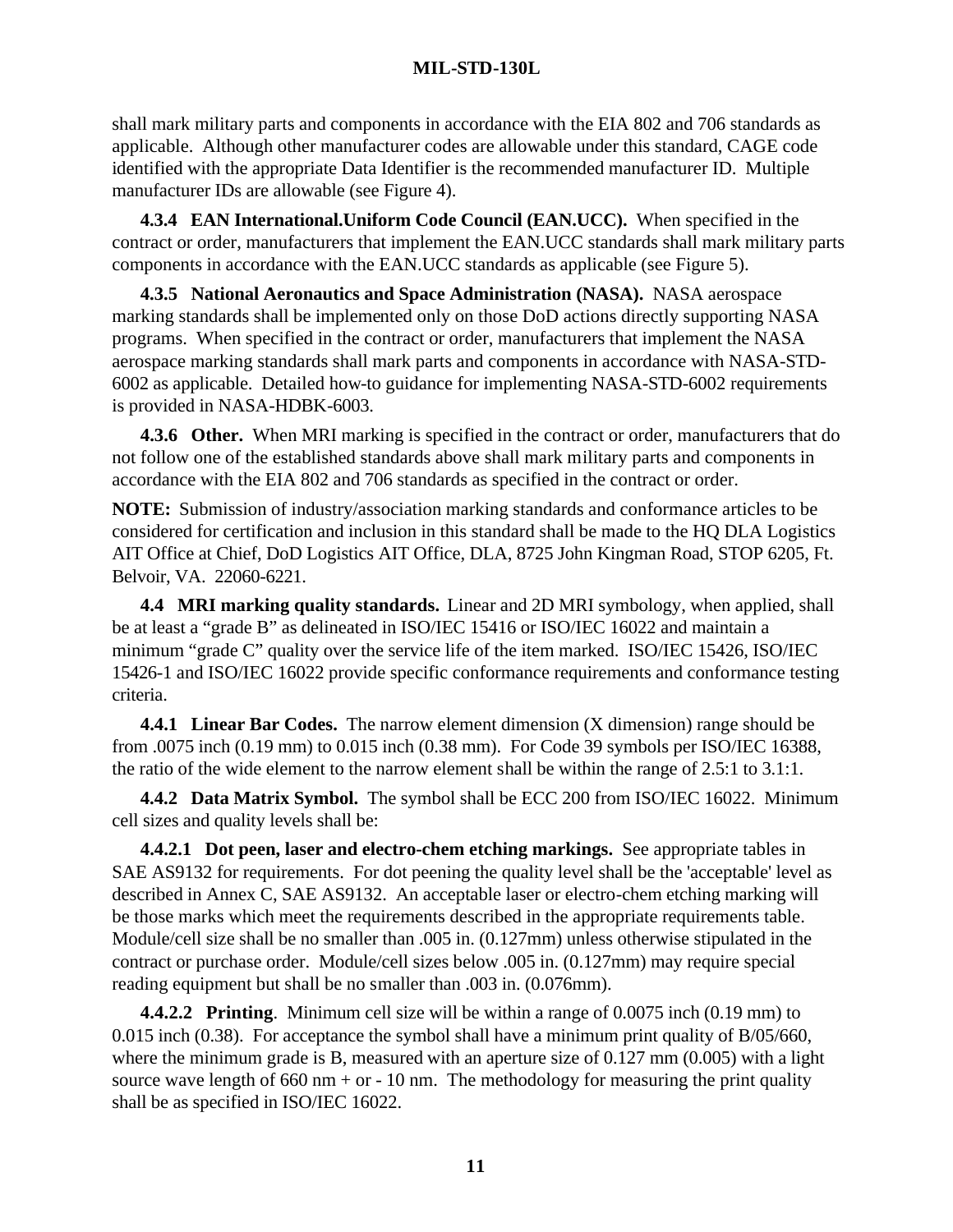**4.5 Permanency and legibility.** Direct identification marking and identification plates, tags, or labels used shall be as permanent as the normal life expectancy of the item and be capable of withstanding the environmental tests and cleaning procedures specified for the item to which it is affixed. Legibility shall be as required for ready human or machine readability as applicable. Information contained on identification plates shall be of a color that is in contrast to the color of the surface of the plate. Identification tag marking, when used, shall be permanent to the extent required for utilization of the item.

a. For the human readable information aspect of MRI, the recommended and minimum text character heights are:

|             | <b>Character Height</b> | <b>Character Height</b> | <b>Character Height</b> |
|-------------|-------------------------|-------------------------|-------------------------|
|             | (Centimeters)           | (Inches)                | (Points)                |
| Recommended | $0.2 \text{ cm}$        | $0.08$ in               | 5.76 pts                |
| Minimum     | $0.125$ cm              | $0.05$ in               | $3.6$ pts               |

**4.6 Identification tags.** Metal and stiff plastic identification tags, along with their provisions for being attached, shall have all burrs and sharp edges removed (see MIL-DTL-15024).

**4.7 Deleterious effect.** Marking of items shall be accomplished in a manner that will not adversely affect the life and utility of the item.

**4.8 Altered or selected items (see 3.4).** When an item is altered or selected, the PIN assigned by the design activity specifying the alteration or selection shall be used to identify the item.

**4.8.1 UID applicable items (see 6.4.1)**. Alteration or selection of UID applicable items will not affect the original UID.

a. Construct #1 – The original PIN shall be removed or obliterated if this can be done without damage to the item. The altered or selected item PIN assigned shall replace the original PIN as described in Figures 2.a and 2.b

b. Construct #2 – The original PIN shall not be removed from the label. The altered or selected item PIN assigned shall be added as described in Figures 2.c and 2.d.

**4.8.2 Non-UID applicable items.** The original PIN shall be removed or obliterated, if this can be done without damage to the item, and replaced with the altered or selected item PIN.

**4.9 Abbreviated information.** When MRI marking requirements are specified in the contract or order, they shall be in accordance with 4.2. When size limitations, cost, adverse impacts, or other considerations preclude marking all applicable information on an item (i.e., some marking space does exist and the conditions of 4.1.b are not met), only the most essential information as specified or approved by the acquiring activity shall be included.

**4.10 Unknown identification information.** Where identification information is unavailable to a manufacturer at the time of fabrication, space shall be left for subsequent placement of this information.

**4.11 Information not required.** Special characteristics may be omitted from the identification plate, if the pertinent information is on a manufacturer's data plate on the item,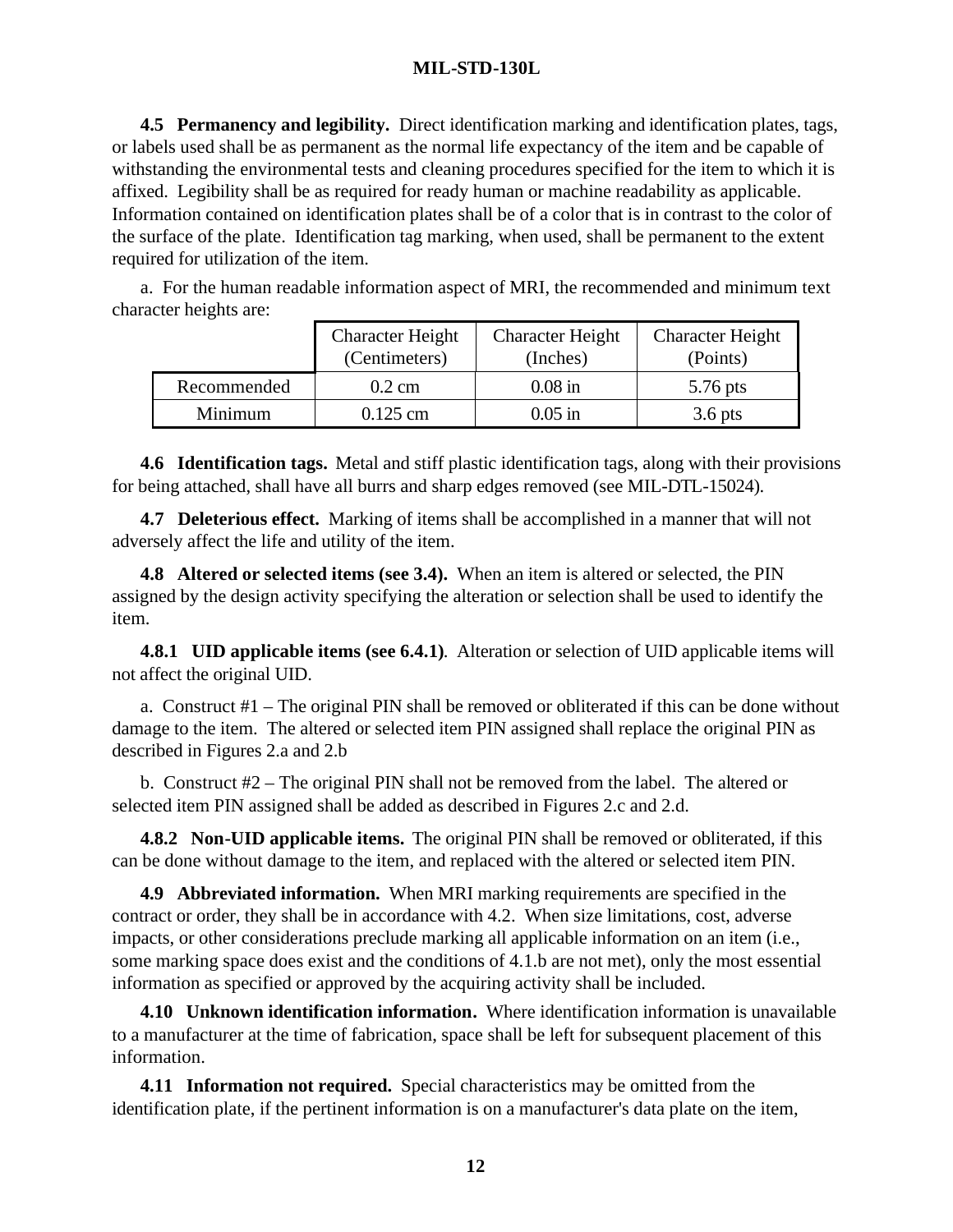provided the manufacturer's plate meets the permanency and legibility requirements of this standard.

**4.12 Type of lettering.** Letters shall be capitals without serifs (sans-serifs) such as Arial, Futura, Gothic, or other sans-serifs font. Numerals shall be Arabic except when Roman numerals are used for type designation per applicable Government or industry specifications and standards. Characters generated by automation processes (e.g., interactive graphics systems or stencils) shall be permitted. Hand lettering shall be allowed on an exception basis only.

**4.13 Variable marking information.** When applicable (i.e., required by detail specification or in the acquisition document), the following information shall be marked on the item in addition to the detail requirements in section 5 herein:

- a. Specification data (see 3.33)
- b. Date of acceptance.
- c. Date of manufacture.
- d. Registration number (see 3.28).
- e. Weight and volume.
- f. Lot number (see 3.19).
- g. Technical manual number.
- h. Matched set identification.
- i. Additional data identified by contract.

**4.14 Source control items.** When marking source control items, they shall be marked with the design activity CAGE or NCAGE, the source control notation (SOCN), and the source control PIN; (example: 12345SOCN80678932). When specified by the acquiring activity, the item manufacturer shall be identified as described in 5.2.1.2. The vendor's identification and identifying number need not be removed.

**4.15 U.S. marking to indicate Government ownership.** The designation "U.S." shall be marked only when specified in the detail (commodity) specification, or in the acquisition document (see 5.4.1.f, 5.4.2.f, 5.4.3.h).

**4.16 Vendor item control items.** Items depicted on Vendor Item Control Drawings (VICD) shall be marked with the manufacturer's (vendor's) PIN preceded by the manufacturer's identification (see 3.22). The VICD number shall not be used to physically re-identify the item from the original design activity part number. In the event that a vendor item control item is a commercial off-the-shelf (COTS) item (see 3.7), refer to 5.1.2.a

**NOTE:** When the acquiring document cites a VICD number for the item being acquired, the manufacturer's (vendor's) PIN, prefixed with the manufacturer's CAGE or NCAGE, shall be used as the identifying number in lieu of the VICD number when marking of items to this standard is required by the acquiring document.

# **5. DETAILED REQUIREMENTS**

**5.1 General.** Unless otherwise specified in the contract or order, human-readable marking shall be applied. When MRI marking is specified, the acquiring activity shall specify the type to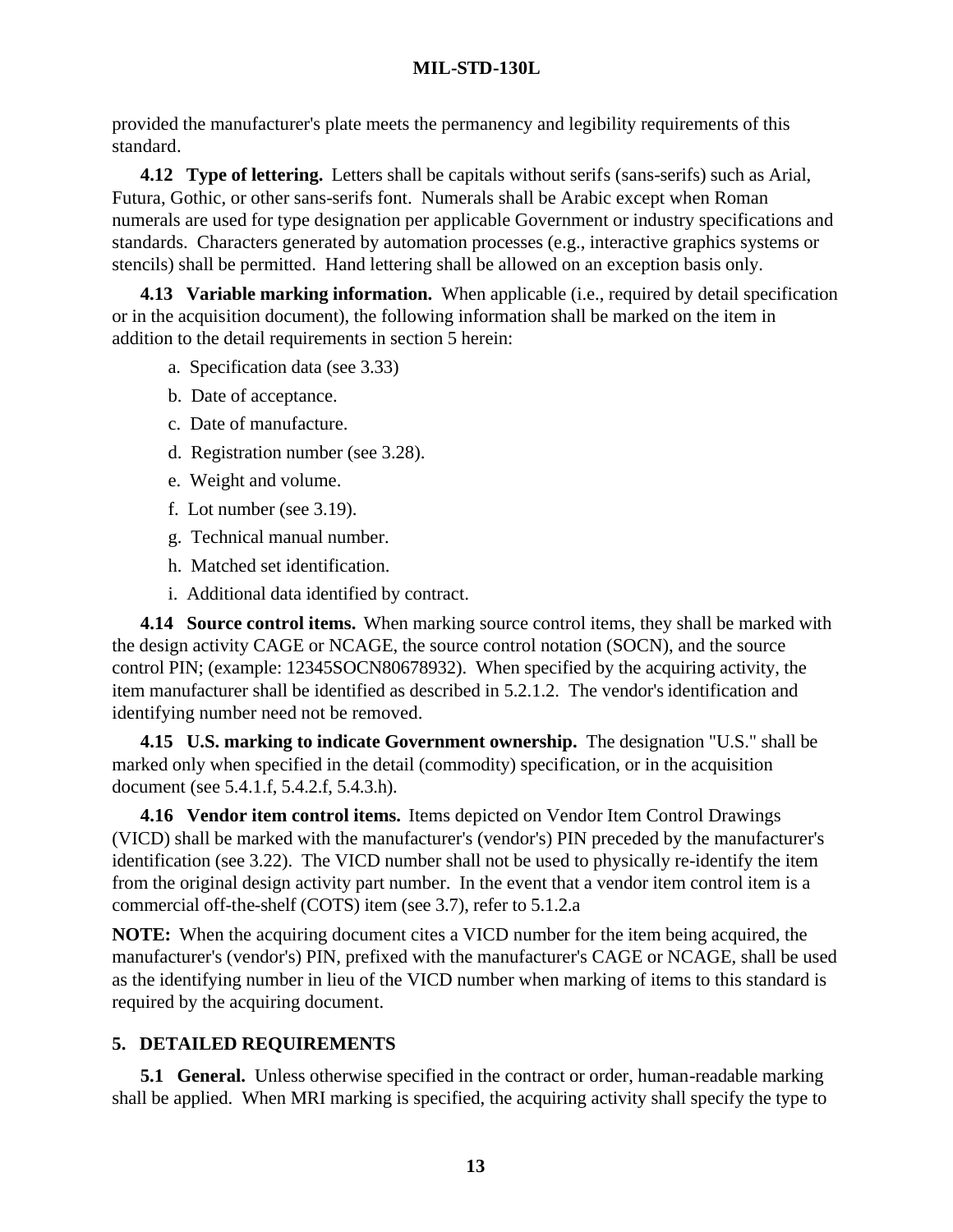be used.

**5.1.1 Information content.** Full identification of the item(s) marked shall be contained in the marking applied, whether human or machine-readable. MRI structure shall conform to the type specified by the acquiring activity.

**5.1.2 Exemptions.** Unless otherwise specified by contract or order, the following exemptions apply:

a. COTS (see 3.7) items marked with commercial identification (firm name, logo, part number, etc.), and which present no identification difficulty may be exempt from additional marking requirements. This exemption extends to COTS items identified on a VICD.

b. Parts within an assembly, or a subassembly, that are not subject to removal, replacement, or repair.

c. When parts are deemed too small for application of complete marking in accordance with 5.2.1, a logo or other abbreviated marking shall be substituted for the DAI.

**5.2 Parts**

**5.2.1 Machine-readable information (MRI) marking.** The acquiring activity shall specify the type of MRI marking to be used and clarify minimum DoD required information content. Information content requirements not included in standard MRI protocols (see 4.3) shall be specified in the contract or order. The acquiring activity will make sure that the MRI protocol implemented is compatible with established DoD MRI system(s) identified for materiel management. Data Matrix, ECC 200 per ISO/IEC 16022, is the minimum requirement for MRI.

a. Optimum marking includes Data Matrix, linear symbols, and human-readable information.

b. Where space is limited, the linear symbol marking may be omitted (see Figure 6).

c. To accommodate severe space limitations, supplemental human readable information may also be omitted.

**5.2.1.1 Minimum information content.** Minimum information content shall be provided in the MRI marking to clearly identify the source of the marked item. This information shall be specified by the acquiring activity and includes, but is not limited to:

a. Applicable Enterprise Identifier (see 3.14)

b. Serial number (see 3.30) or other traceability number, when applicable

c. PIN (see 3.27)

**5.2.1.2 Controlled items.** Items controlled through application of serial number or other item tracking methodology shall be clearly identified (see 4.2).

**5.2.2 Human-readable information (HRI) marking.** When HRI part marking (see 3.15.a) is applied exclusive of MRI, parts shall be individually marked with applicable item identification information.

**5.2.2.1 Marking when the manufacturer is the design activity.** When the manufacturer is also the design activity for the part, the marking shall be arranged as follows:

a. When the manufacturer is the original design activity.

**69806 - 1234567-101** --Original Design Activity PIN (see 3.27)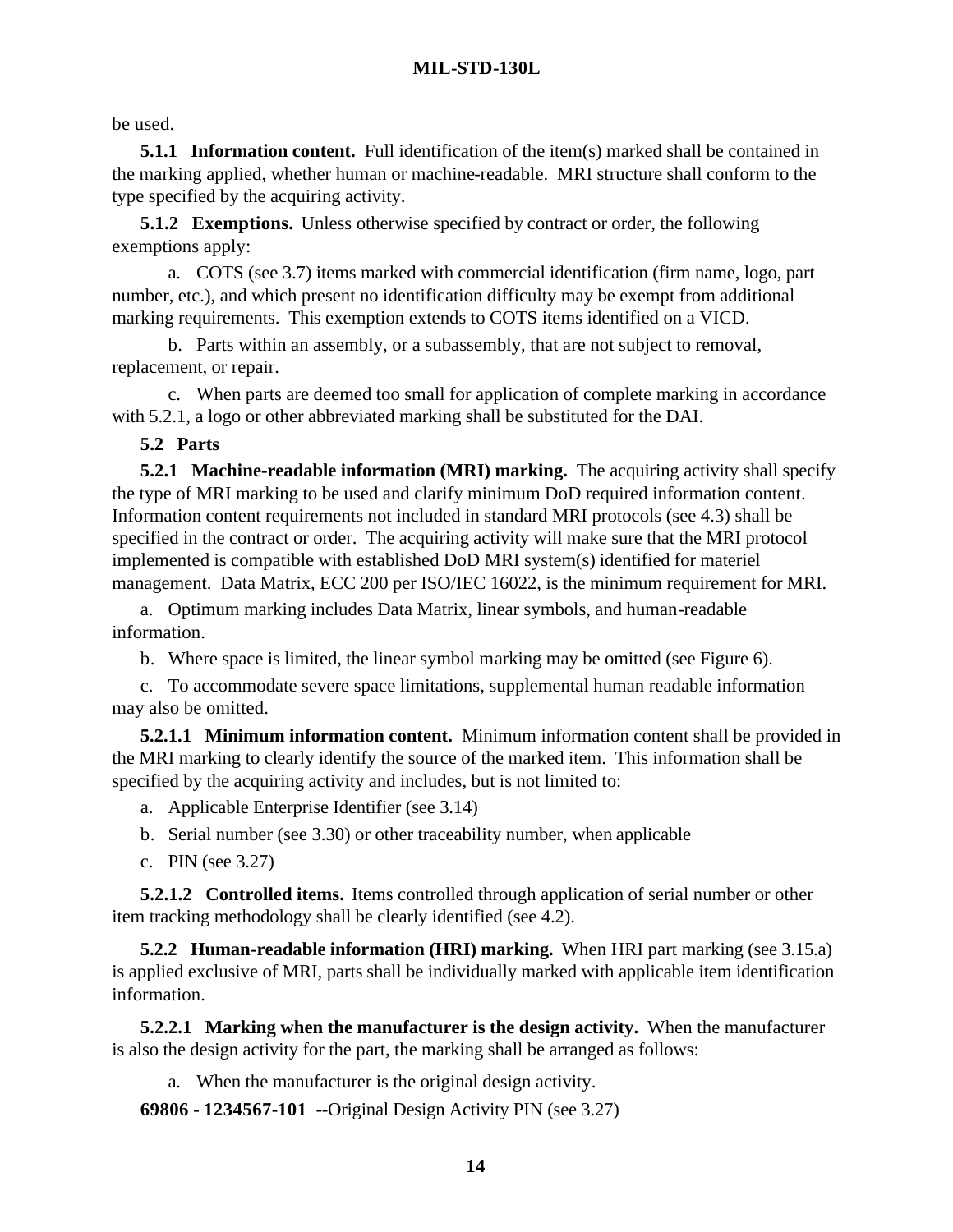$\vert$  Original DAI (see 3.11.2)

b. When the manufacturer is the current design activity but is not the original design activity.

**69806 - 1234567-101** -- Original Design Activity Item Identification (see 3.18) **CDA - 07873** -- Current Design Activity DAI (see 3.11.2)

**5.2.2.2 Marking items acquired from manufacturers other than the design activity.** The notation (MFR), followed by the manufacturer's identification (see 3.22), shall be marked below the design activity's item identification (or near it if space does not permit). The markings shall be arranged as follows:

a. When the design activity is the original design activity.

**69806 - 1234567-101** -- Original Design Activity Item Identification (see 3.18)

**MFR - 20001** -- Manufacturer's identification (see 3.22)

b. When the design activity is not the original design activity.

**69806 - 1234567-101** -- Original Design Activity Item Identification (see 3.18)

**CDA - 07873** -- Current Design Activity DAI (see (3.11.2)

**MFR - 20001** -- Manufacturer's identification (see 3.21)

# **ALTERNATE METHOD**

**69806 - 1234567-101** - Original Design Activity Item Identification (see 3.18) **CDA - 07873 MFR - 20001 --** Manufacturer's identification (see 3.22) |\_\_\_\_Current Design Activity DAI (see 3.11.2)

**5.2.2.3 Marking in licensee-licensor agreement.** In licensee-licensor agreement, the requirements of 5.2.1.2 shall apply to the licensee when manufacturing parts in accordance with the licensor's design.

**5.2.2.4 Marking items acquired from, but not manufactured by, the design activity.** When the design activity uses subcontractors for the manufacture of an item, but retains full design control, quality assurance control, and full responsibility to the acquiring activity for the delivered product, the requirements of 5.2.1.1 apply. When any portion of design control, quality control, or delivered product warranty responsibility is delegated to such subcontractor, the requirements of 5.2.1.2 apply.

# **5.3 Subassemblies and assemblies that do not require identification plates.**

**5.3.1 Marking information.** MRI marking is not applicable unless otherwise required in the contract or order (see 5.1.). Subassemblies and assemblies shall be individually marked with the information specified in 5.2.1.1 and 5.2.1.2 except that the notation "ASSY," shall be used in place of a dash (or slant) as follows:

# **69807ASSY7654321-101** - DAI, ASSY, and identifying PIN

When subassemblies and assemblies cannot be physically marked as specified, the information shall be marked on an identification tag and attached securely to the uninstalled subassemblies or assemblies furnished as spares.

**5.4 Unit, group, sets, and other items.** An item of military property consisting of one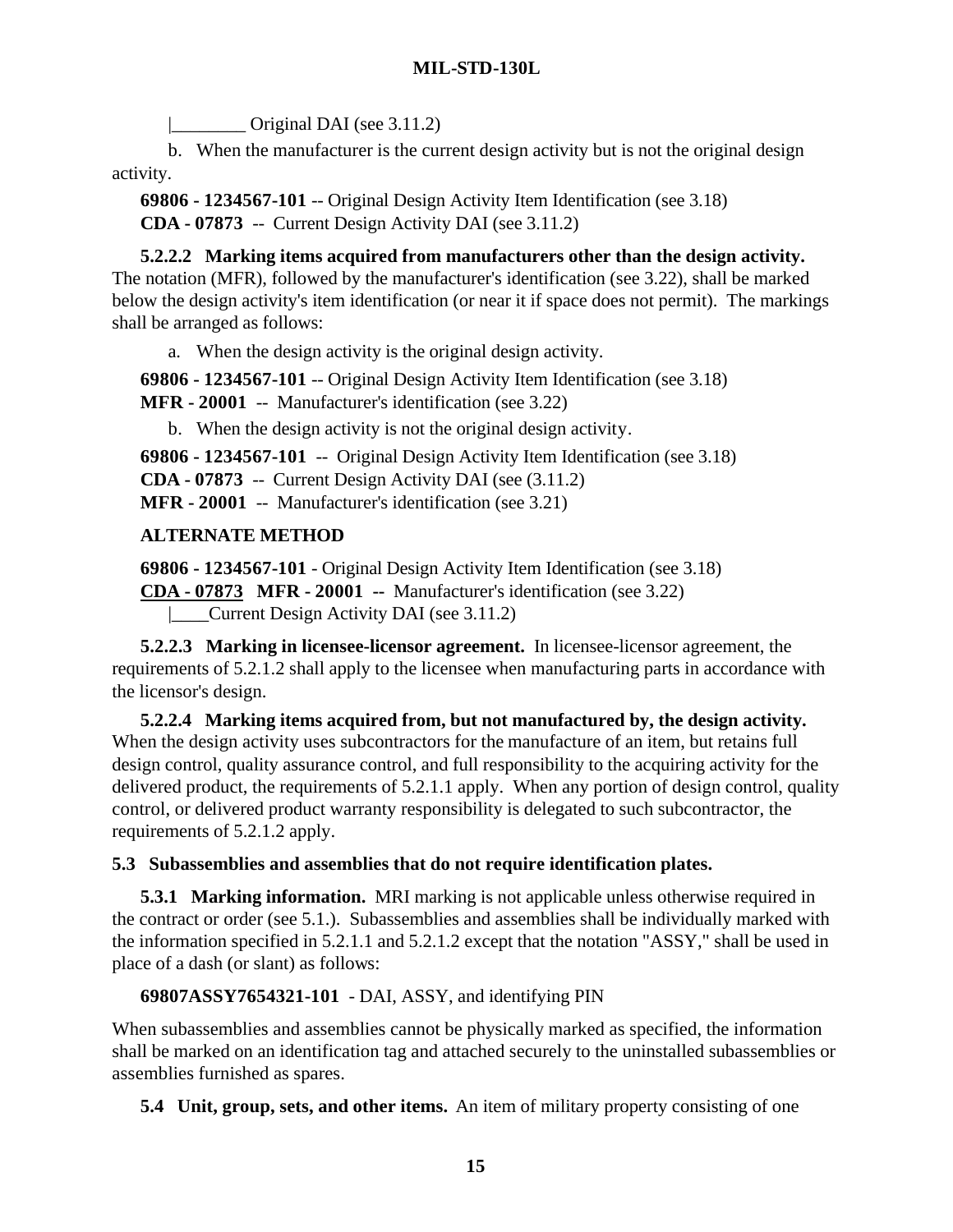piece, or two or more pieces joined together which are not normally subject to disassembly without destruction of the designed use or which are not normally disassembled (e.g., electric clock motor), shall be marked as a part (see 5.1.2.b). Manufacturer's identification (CAGE), serial number, and NSN shall be applied with MRI marking only when specified in the contract or order (reference figure 7).

# **5.4.1 Marking information on units.** The following information shall be marked on units:

- a. Applicable Enterprise Identifier (see 3.14)
- b. Serial number (see 3.20) or other traceability number, when applicable
- c. PIN (see 3.27)
- d. Nomenclature (see 3.25)
- e. Acquisition instrument identification number (see 3.2)
- e. \* Lot number (see 3.19)
- f. \* U.S. (see 3.37 and 4.15).
- g. \* Special characteristics (see 3.32).
- h. \* NSN (see 3.23).

**NOTE:** Asterisk denotes when specified in the contract or purchase order.

**5.4.2 Marking information on groups and sets.** The following information shall be marked on groups and sets. Application of an identification plate is required only when specified by the acquiring activity.

- a. Applicable Enterprise Identifier (see 3.14)
- b. Serial number (see 3.20) or other traceability number, when applicable
- c. PIN (see 3.27)
- d. Nomenclature (see 3.25)
- e. Acquisition instrument identification number (see 3.2)
- e. \* Lot number (see 3.19)
- f. \* U.S. (see 3.37 and 4.15).
- g. \* Special characteristics (see 3.32).
- h. \* NSN (see 3.23).

**NOTE:** Asterisk denotes when specified in the contract or purchase order.

**5.4.3 Marking information on other items of military property.** The following

information shall be marked on other items of military property. This covers items not previously defined:

- a. Applicable Enterprise Identifier (see 3.14)
- b. Serial number (see 3.20) or other traceability number, when applicable
- c. PIN (see 3.27)
- d. Nomenclature (see 3.25)
- e. Acquisition instrument identification number (see 3.2)
- e. \* Lot number (see 3.19)
- f. \* U.S. (see 3.37 and 4.15).
- g. \* Special characteristics (see 3.32).
- h. \* NSN (see 3.23).

**NOTE:** Asterisk denotes when specified in the contract or purchase order.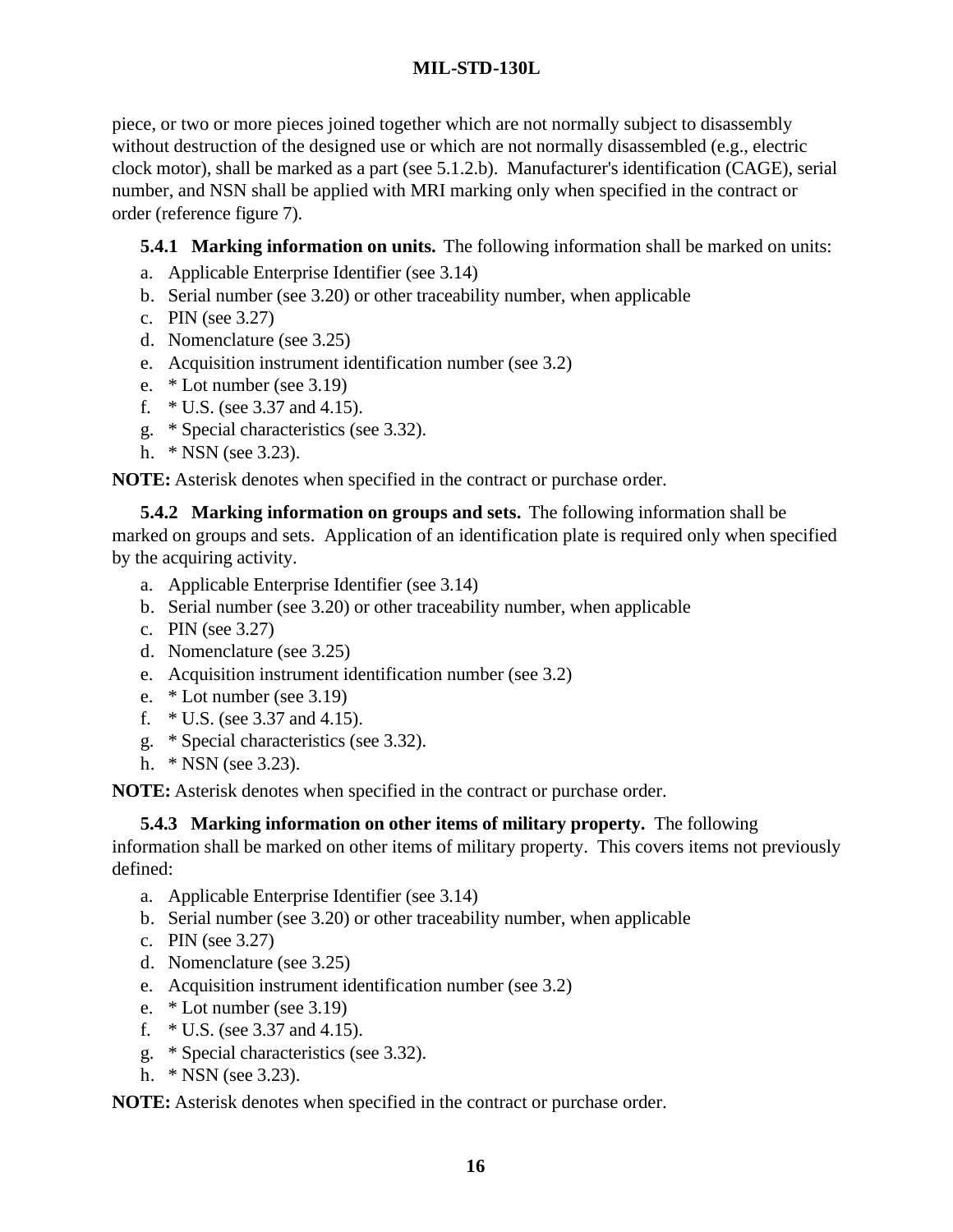**5.5 Maintenance actions.** When specified in the contract, purchase, or repair order, original identification marking shall be supplemented with information identifying repair or overhaul actions. This information shall be applied in close proximity to and readable in the same manner as the original identification marking. Method of marking shall provide permanency and legibility (4.5) required of original identification marking. Supplemental information to be applied shall include as a minimum:

- a. Activity identifier (3.3) of the repair or overhaul facility.
- b. Date of repair or overhaul action.
- c. Applicable warranty extensions (3.39).
- d. Contract, purchase, or repair order number as specified by the issuing activity.

**5.6 Items identified by military or industry association specifications and standards.** Items identified by numbers derived from military specifications, military standards, or industry association standards (e.g., MS, NAS) shall be marked with the military or industry association identifying number (without the DAI), and the actual manufacturer's identification prefixed by "MFR" separate from the PIN (e.g., separate line). Otherwise, these items shall be marked as specified in 5.2, 5.3, or 5.4.

**5.7 Warranted items.** When specifically required by a contract statement of work or other contract clause, warranted items shall be marked in a conspicuous location to give notice that the item(s) are subject to warranty. The marking shall contain, as a minimum, the statement "WARRANTED ITEM" and the period or conditions of warranty (i.e., hours of operation, cycles of operation, time since manufactured, etc.) (see figure 8).

**5.8 Security classification.** When required by acquisition document, classified items shall be marked in a conspicuous manner to provide notice that the item(s) are subject to security restrictions. Classified marking shall be in accordance with DOD 5220.22-M.

#### **5.9 Electrostatic Discharge Sensitive (ESDS) items.**

a. Electrical and electronic parts classified as sensitive to damage from electrostatic discharge in accordance with MIL-STD-1686 and MIL-HDBK-263 shall be marked with the ESDS symbol (see figure 9) (see 6.4.3).

b. Assemblies containing ESDS parts shall be marked with the ESDS symbol. This symbol shall be so located as to be readily visible when the assembly is installed in its next higher assembly, if applicable. When the physical size of the assembly precludes direct marking of the ESDS symbol, the symbol shall be marked on an identification tag that shall be securely attached to the assembly. The ESDS unit pack shall be marked as specified in MIL-STD-129.

c. Equipment enclosures containing ESDS parts or assemblies shall be marked with the ESDS symbol and an ESDS label (see figure 9). The symbol and caution note shall be located in such a position as to be readily visible to personnel prior to gaining access to the ESDS parts or assemblies. Where space permits, these markings shall be on the access door or cover of the equipment enclosure.

# **6. NOTES**

(This section contains information of a general or explanatory nature that may be helpful, but is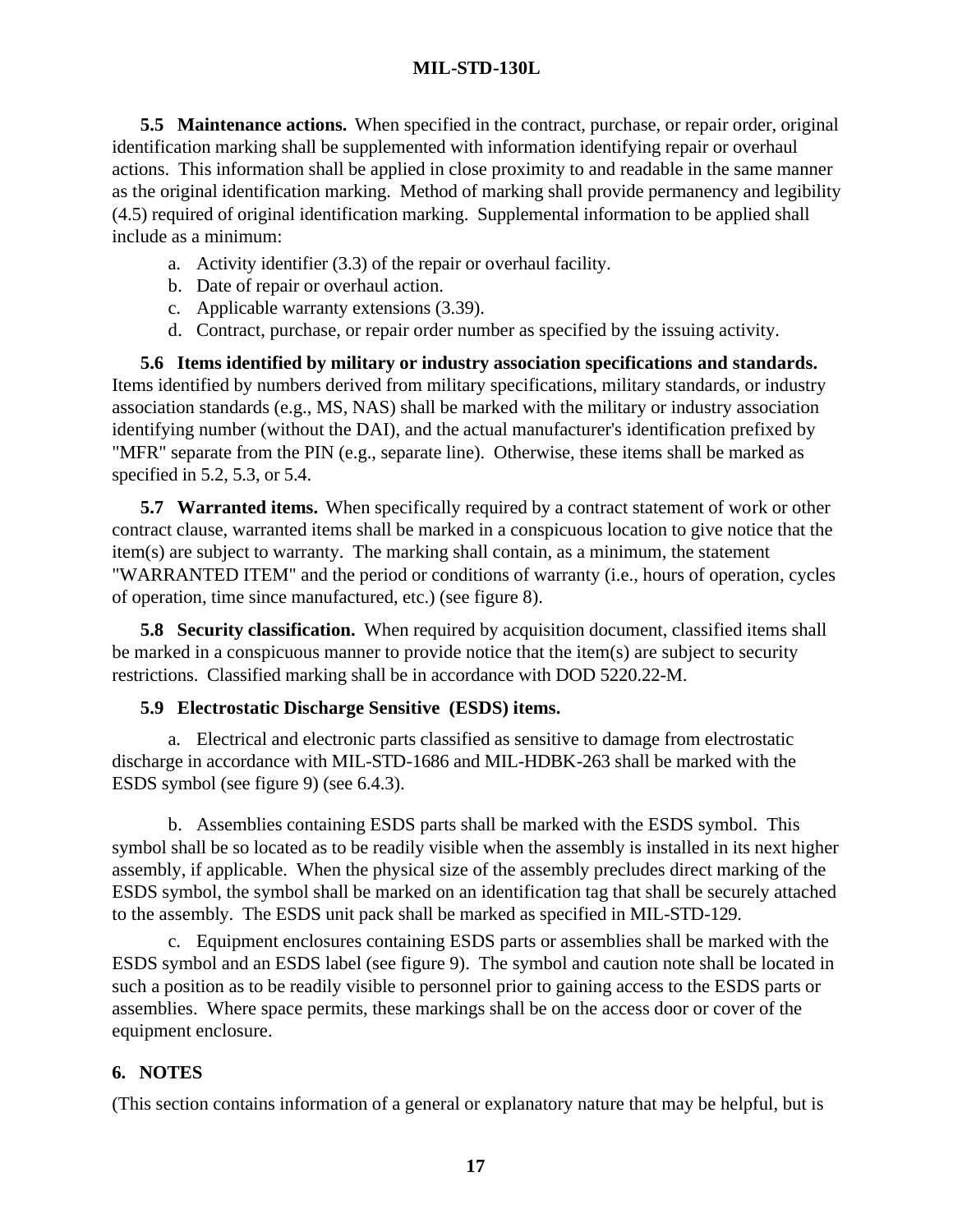# not mandatory.)

**6.1 Intended use.** This standard provides the criteria for development of item identification marking requirements and methods for identification of items of military property produced, stocked, stored, and issued by or for the Department of Defense. This document is to be tailored by the acquiring activity.

**6.2 Tailoring for MRI marking requirements.** When MRI marking is required, it is vital that the acquiring activity specifies the type of marking to be provided. Bar Code marking per ANSI/AIM BC1, widely used within the Department of Defense, is generally considered the standard machine-readable code system. When specifying other systems, the acquiring activity must consider the application and user of the items marked, availability of code reading capabilities, and compatibility with potential future data and materiel management systems.

# **6.3 Subject term (key word) listing.**

Bar code CAGE code Control item Controlled cryptographic item Design activity Design activity identification (DAI) D-U-N-S Electrostatic Discharge Sensitive (ESDS) Human-readable information Identification plate Legibility Machine-readable information National Stock Number (NSN) NCAGE code Part or Identifying Number (PIN) Permanency Security Serial Number Unique Identification (UID)

**6.4 Changes from previous issue.** Marginal notations are not used in this revision to identify changes with respect to the previous issue due to the extent of the changes.

**6.4.1 Unique Identification (UID).** This revision implements Policy for Unique Identification (UID) of Items issued by the Office of the Under Secretary of Defense (Acquisition, Technology and Logistics). References to this policy memo and related implementation guide provide the user with significant insight for meeting requirements for UID, including the collaborative AIT solution for "DD" format code. The UID policy, with associated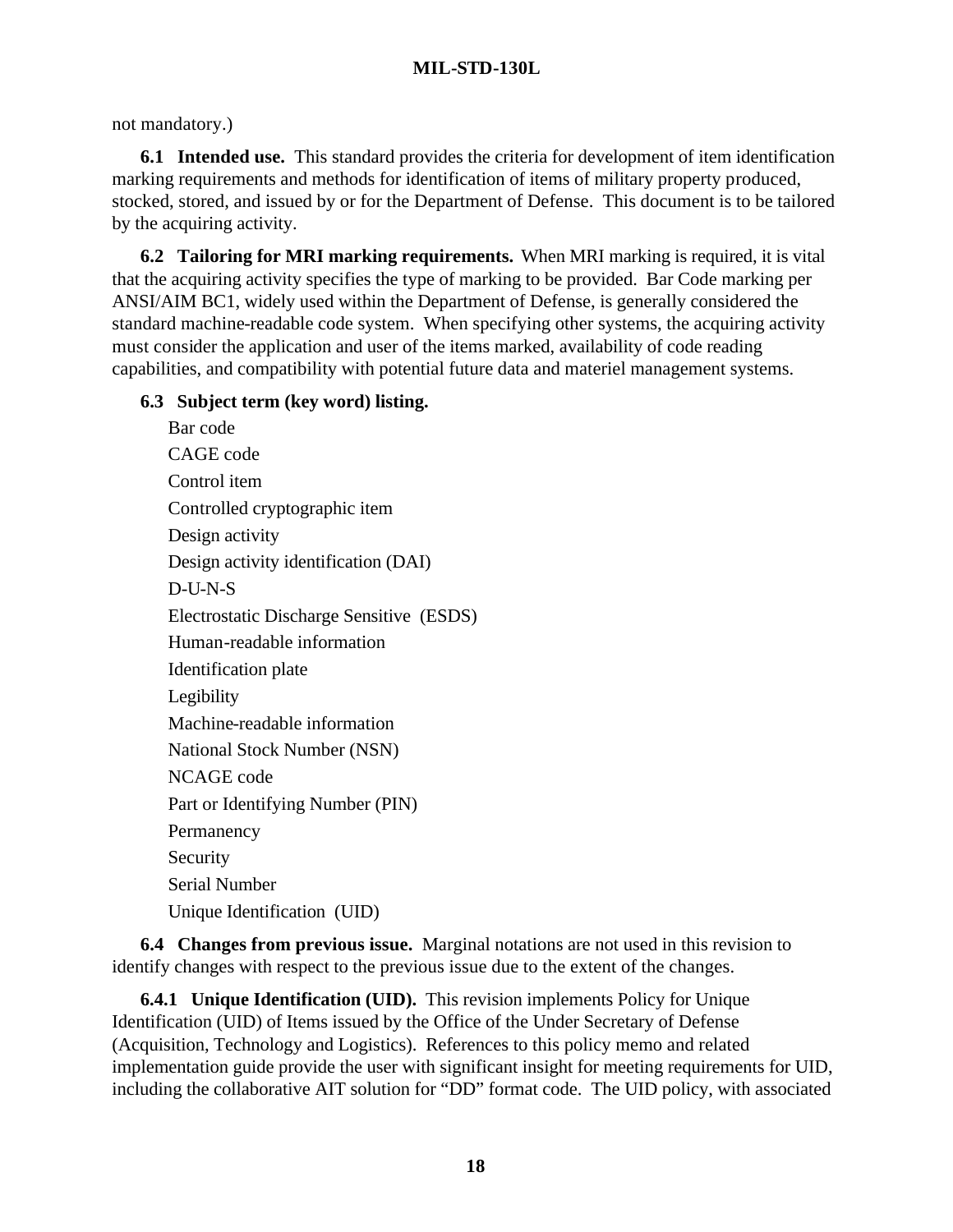guidance, is available at http://www.acq.osd.mil/uid/policy.html Due to the continually evolving nature of the associated guidance, users are cautioned to ascertain they have the most current version prior to implementation on solicitations and contracts.

**6.4.2 MRI marking guidance.** This revision expands coverage of machine-readable protocol guidance. However, this increased coverage is not intended to promote the application of MRI marking, or to reduce the application of traditional HRI marking. It is the responsibility of the user to determine the appropriate use of each according to the needs of the items being marked and applicable acquisition, operational, and logistics requirements.

**6.4.3 Identifiers.** Recognition is extended in this revision to the increasing use of D-U-N-S as an activity identifier and to MRI protocol as delineated in EAN.UCC. This standard does not dictate or advocate the use of either of these identification protocols over the use of CAGE or NCAGE. Specific identification system implementation is dependant on the item(s) to be identified and requirements identified by the user of this standard.

**6.4.4 ESDS symbol.** The circular ESDS symbol has been deleted to remove any inference that continued use of this obsolete symbol in new actions was appropriate. However, when compatibility with existing systems and materiel currently using the circular ESDS symbol is deemed necessary, the user may so designate.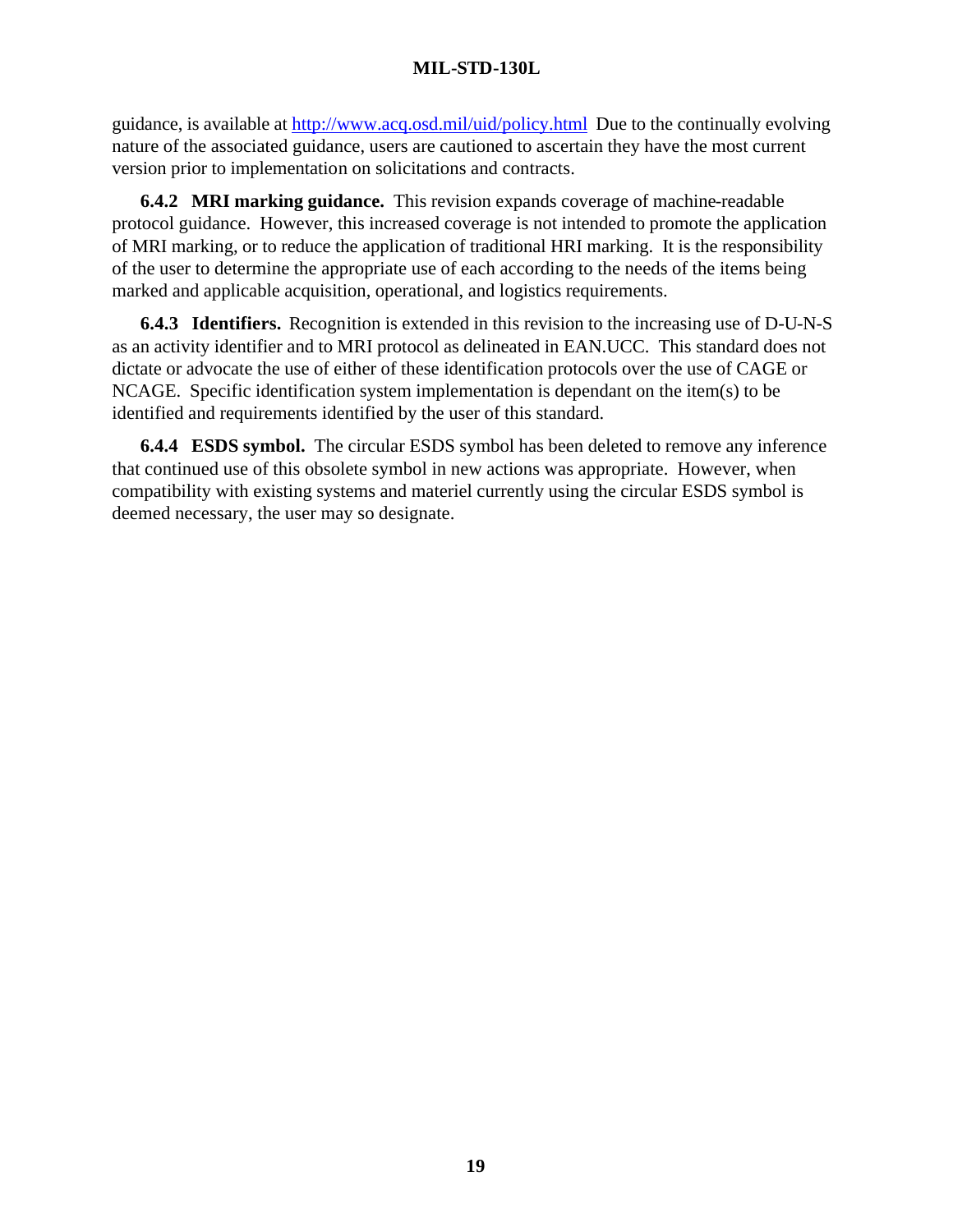# **TABLE 1. Marking methods. 1/**

(This table is given only as a guide and these methods are not mandatory.)

| <b>Marking Methods</b>                          | Depth of<br>Marking                      | Recommended Use                                                                                                                                                                                      |
|-------------------------------------------------|------------------------------------------|------------------------------------------------------------------------------------------------------------------------------------------------------------------------------------------------------|
| <b>Metal Stamp</b>                              | Variable,<br>dependent on<br>material    | Metal or nonmetal parts that will not deform under the<br>stamping pressure required. Also, the alteration of the<br>surface roughness finish will not be detrimental to proper<br>functioning       |
| Dot peening                                     |                                          | Metal or nonmetallic parts that may deform if metal<br>stamped                                                                                                                                       |
| Engraving                                       |                                          | Sheet metal fabrication that will deform if metal stamped.<br>Functional marking with colored filler                                                                                                 |
| Electrical arc pencil                           |                                          | Sheet metal fabrication that will deform if metal stamped,<br>irregular surface                                                                                                                      |
| Embossing                                       |                                          | Thin sheet metal, plastics on nonfunctional surfaces.                                                                                                                                                |
| Cast or forged                                  |                                          | Castings or forgings - characters raised or depressed<br>depending on method of manufacture, unless otherwise<br>specified on the drawing. Marking should be used on non-<br>machined surfaces only. |
| Molded                                          |                                          | Usually plastic or rubber parts, may be either raised or<br>depressed, unless otherwise specified.                                                                                                   |
| Electro-chemical etch<br>(electrolytic process) |                                          | Characters normally depressed, but may be raised. Used<br>on fine surface finishes without protective coating, also<br>high hardness parts (RC 50 or higher).                                        |
| Rubber stamp stencil                            |                                          | Fabrics, wood, plastics. On metal parts with protective<br>finish (i.e., phosphate) cover with clear lacquer. Apply<br>before oiling. Also temporary marking; work in progress.                      |
| Decalcomania                                    |                                          | Instructional plates, part identification, when other<br>methods are not available, temporary marking, protect with<br>clear lacquer. Apply before oiling.                                           |
| Metal or plastic tags                           |                                          | When other methods are not available.                                                                                                                                                                |
| Laser engraving                                 | Variable,<br>dependent on<br>material 2/ | Very good resolution of alpha numeric and machine-<br>readable marking $(1/)$ symbology. Character height and<br>width range from .007 to 4.0 inches.                                                |

- $1/$  For bar code application, see ANSI/AIM BC1.
- $2/$  Marking can be controlled by energy input so as to mark a .002-inch (50 microns) plating without penetration to the base metal or to make .003 to .005 inch (76 to 127 microns) deep marks on polymers.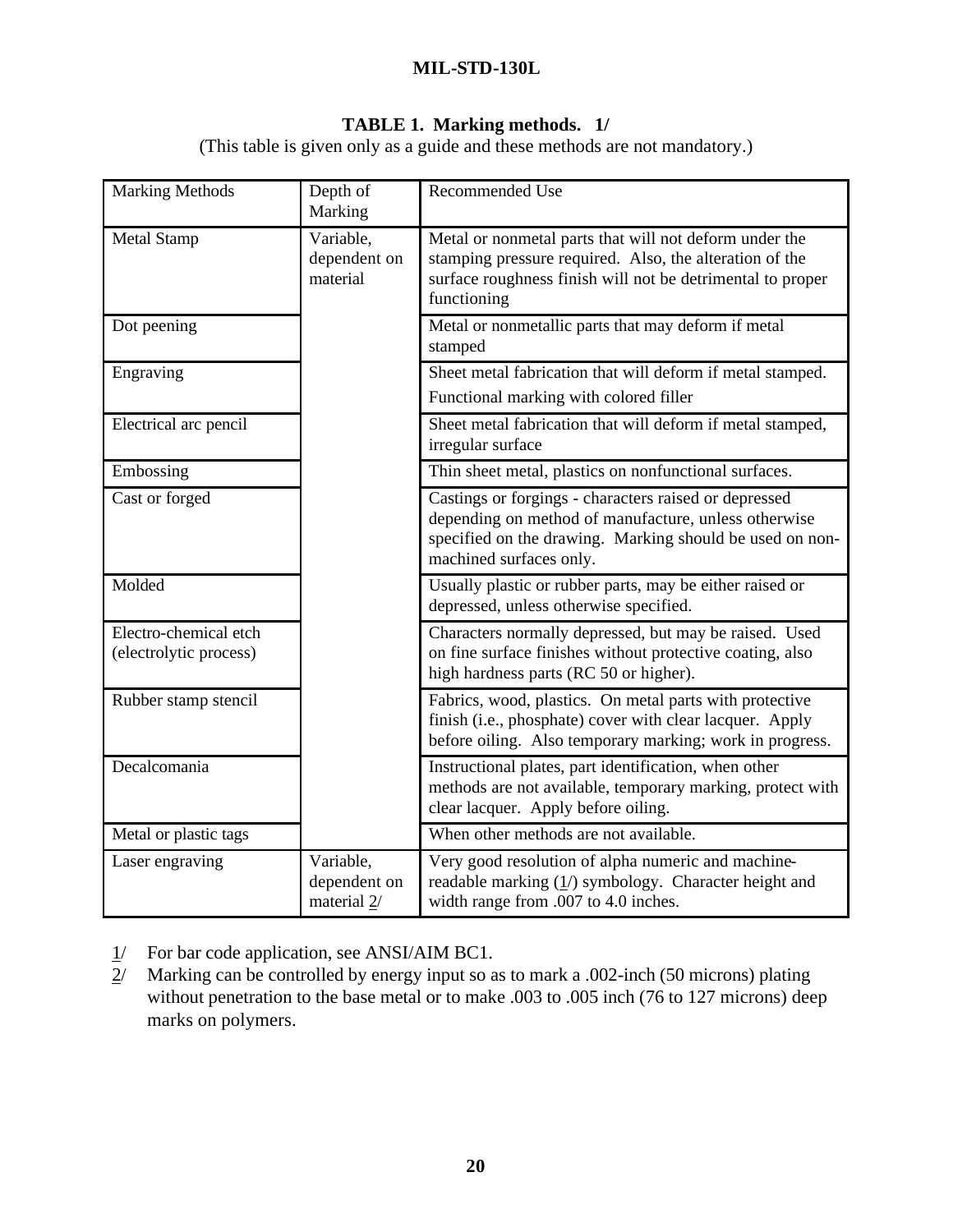| Protective<br>finish                                                              | Surface roughness in<br>inches (metric)          | Marking method                                                            | Remarks                                                                                                                                                                     |
|-----------------------------------------------------------------------------------|--------------------------------------------------|---------------------------------------------------------------------------|-----------------------------------------------------------------------------------------------------------------------------------------------------------------------------|
| No protective<br>finish or a<br>coating of light<br>oil applied<br>after marking. | 125 microinches (3.2<br>microns) or coarser      | Cast, forged, molded                                                      | Specify "raised" or "depressed" only<br>when necessary; used on non-machined<br>surfaces.                                                                                   |
|                                                                                   |                                                  | Metal stamp                                                               | On machined surfaces                                                                                                                                                        |
|                                                                                   | 125 to 63<br>microinches (3.2 to<br>1.6 microns) | Molded, engraved metal<br>stamp, electric arc<br>pencil, dot peen         | Specify "depressed", when marking a<br>functional surface.                                                                                                                  |
| Phosphate, dry<br>film, anodize,<br>or plating                                    | 125 microinches (3.2)<br>microns) or coarser     | cast, forged, molded,<br>metal stamped                                    | Specify "depressed" when marking a<br>functional surface, plus mark prior to<br>application of finish.                                                                      |
|                                                                                   |                                                  | Laser engraved                                                            | As above; may be marked after<br>anodizing or plating.                                                                                                                      |
|                                                                                   | 125 to 63<br>microinches (3.2 to<br>1.6 microns) | Molded, engraved<br>metal, stamp, electric<br>arc pencil, dot peen        | As above, plus mark prior to application<br>of finish                                                                                                                       |
|                                                                                   |                                                  | Laser engrave                                                             | On ground or sanded surfaces after<br>anodize or plating.                                                                                                                   |
|                                                                                   | 63 microinches (1.6<br>microns) or finer         | Decalcomania                                                              | Apply over protective coating before<br>oiling, cover with clear lacquer or<br>equivalent                                                                                   |
|                                                                                   |                                                  | Laser engrave                                                             | Specify depth of penetration, especially<br>on plated surfaces.                                                                                                             |
|                                                                                   | All surfaces                                     | Rubber stamp stencil                                                      | Apply over protective finish before<br>oiling. Use ink in accordance with A-A-<br>208, type I, or an equivalent type, cover<br>with clear lacquer on nonporous<br>surfaces. |
| Paint                                                                             | All surfaces                                     |                                                                           | As above.                                                                                                                                                                   |
|                                                                                   | 125 microinches (3.2<br>microns) or coarser      | Rubber stamp, stencil,<br>decalcomania                                    | Painted, machined surfaces.                                                                                                                                                 |
|                                                                                   | 125 to 63<br>microinches (3.2 to<br>1.6 microns) |                                                                           | Painted, ground, or sanded surfaces                                                                                                                                         |
|                                                                                   | 63 microinches (1.6)<br>microns) or finer        |                                                                           | Do not penetrate dry film thickness.                                                                                                                                        |
| Epoxy or<br>urethane<br>coating                                                   | All surfaces                                     | Rubber stamp, stencil,<br>marking machine,<br>decalcomania, hand<br>brush | For marking of printed wiring boards and<br>assemblies. Epoxy base fungus resistant,<br>non-conducting ink in accordance with<br>A-A-56032 may be used                      |

**TABLE 2. Criteria in selection of marking methods.** (This table is given only as a guide and these methods are not mandatory.)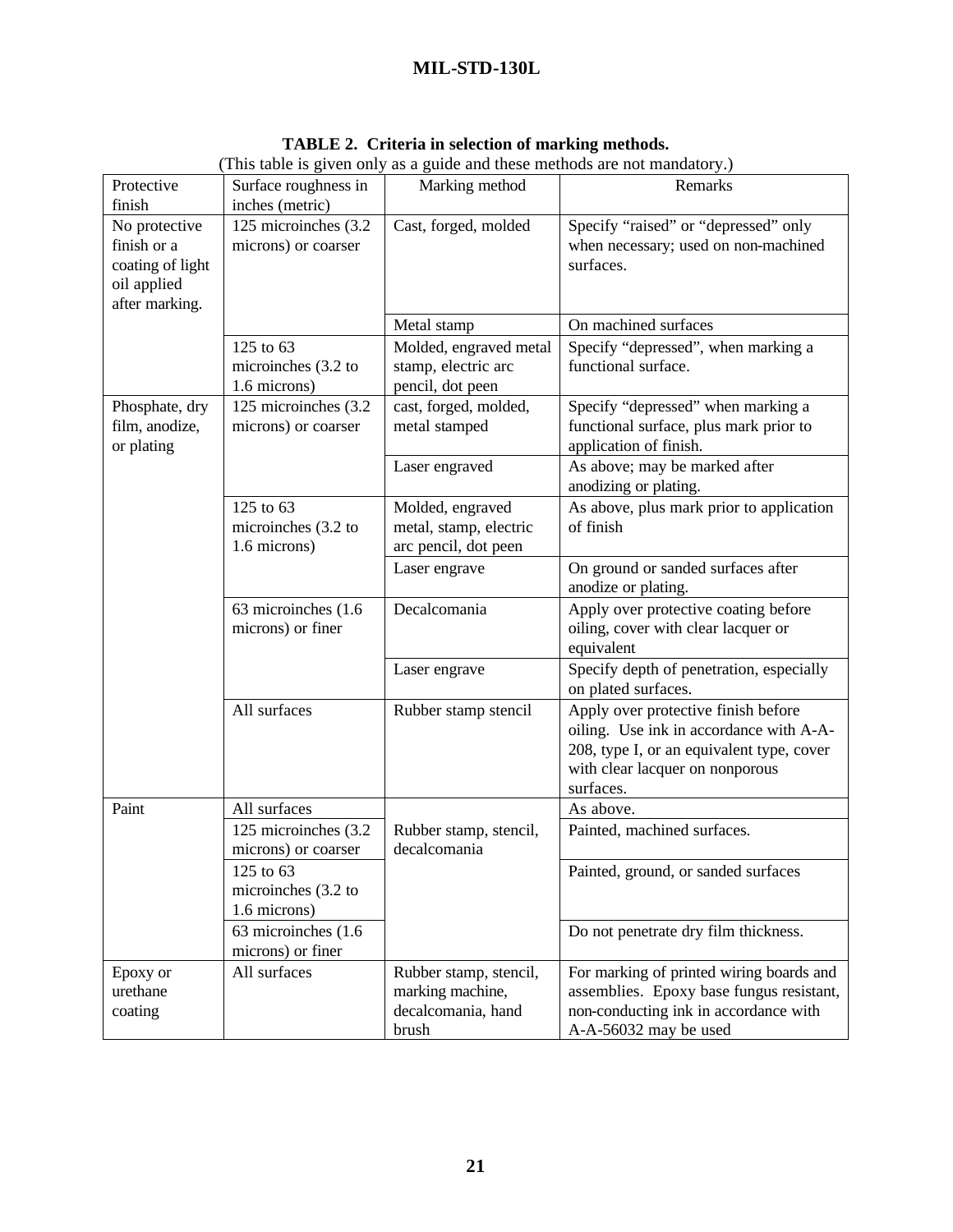| <b>TABLE 3. Unique Identification (UID) Constructs. /1</b> |  |
|------------------------------------------------------------|--|
|                                                            |  |

|                                                                                                                                                                                                                                                                                | UID Construct #1                                                       | UID Construct #2                                                                               |
|--------------------------------------------------------------------------------------------------------------------------------------------------------------------------------------------------------------------------------------------------------------------------------|------------------------------------------------------------------------|------------------------------------------------------------------------------------------------|
| Based on current<br>enterprise configurations                                                                                                                                                                                                                                  | If items are serialized<br>within the Enterprise:                      | If items are serialized<br>within Part Number:                                                 |
| UID is derived by<br>concatenating the data<br>elements IN ORDER:                                                                                                                                                                                                              | (Issuing Agency Code)*<br><b>Enterprise ID</b><br><b>Serial Number</b> | (Issuing Agency Code)*<br>Enterprise ID<br><b>Original Part Number</b><br><b>Serial Number</b> |
| Data Elements on Assets<br>Not Part of the UID<br>(Separate Elements)                                                                                                                                                                                                          | <b>Current Part Number</b>                                             | <b>Current Part Number</b>                                                                     |
| *The Issuing Agency Code (IAC) represents the registration authority that issued the enterprise identifier (i.e., Dun and<br>Bradstreet, UCC.EAN). The IAC can be derived from the data qualifier for the enterprise identifier and does not need to be<br>marked on the item. |                                                                        |                                                                                                |

**/1** In instances where the original part number changes with new configurations (also known as part number roll), the current part number may be included on the item as a separate data element for traceability purposes.

**NOTE:** This table is reproduced from *Department of Defense Guide to Uniquely Identifying Items*.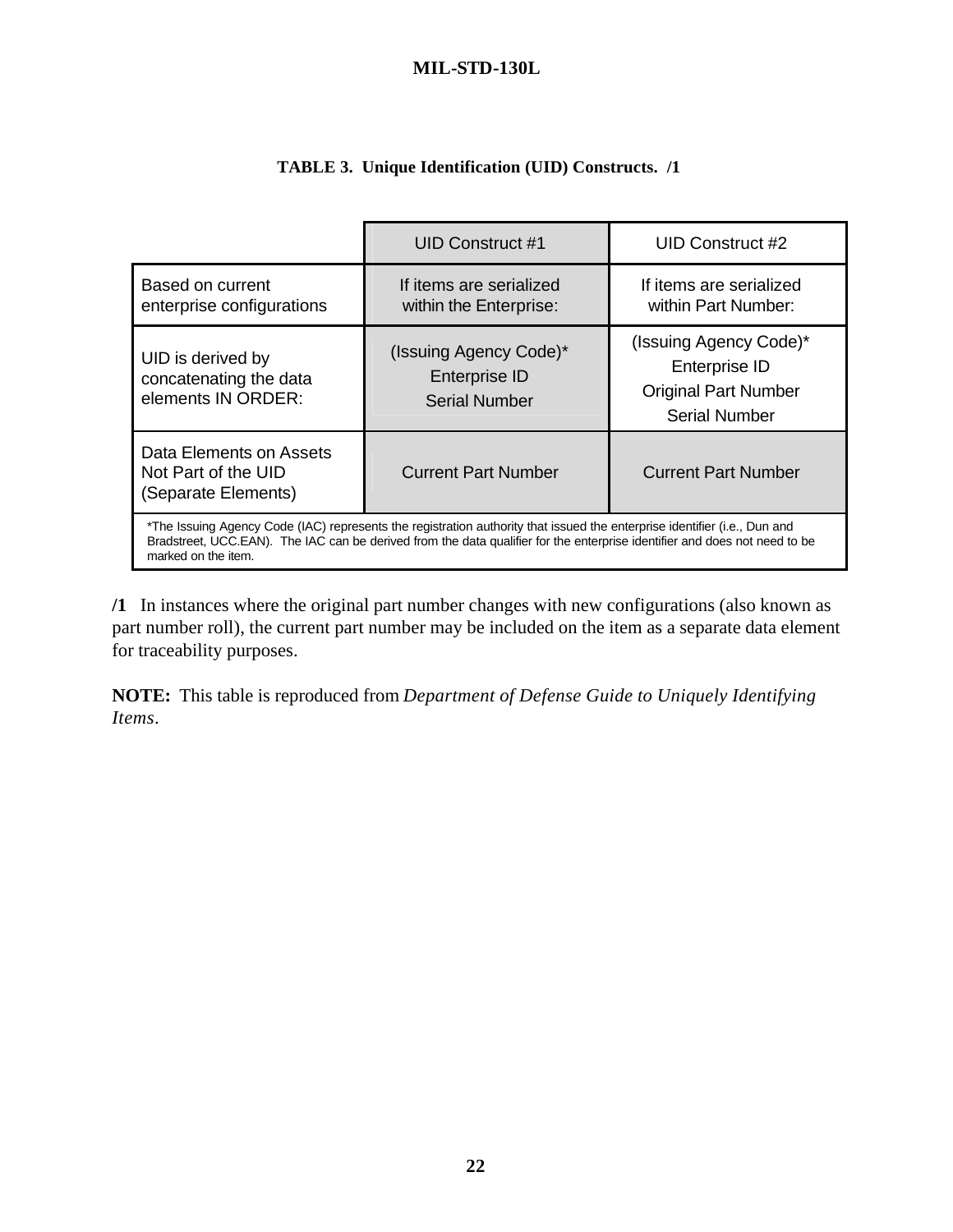

- 3. Acquisition Instrument identification no.
- 4. Nomenclature (item name and type designation)
- 5. Special characteristics
- 6. Design activity identification (DAI) (see 3.3 and figure 7)
- 7. Bar coded DAI (see figure 7)
- 8. Part or Identifying Number (PIN)

#### NOTES:

- 1. This example is given only as a guide and should not be considered a mandatory format. For this example, bar coding is used as the Machine-Readable Information (MRI) marking.
- 2. Bar code density is 6.5 to 9.4 characters per inch, height is .125-inch minimum.
- 3. Items 1, 6, 8, 10 and 12 are used for Human-Readable Information (HRI) purposes for the associated bar code or MRI marking.
- 4. Additional information as applicable may be integrated into the identification plate or may be applied.
- 5. Permanent information including bar coding or other MRI marking may be included on a plate separate from the variable information plate.
- 6. Activity identifier and design activity identification (DAI) examples are CAGE Code. Other identifier information such as D-U-N-S will require a longer number.
	- **NOTE:** For purposes of illustration, linear bar coding is used as the example of MRI marking. Data matrix protocol may also be used.

# **FIGURE 1. Example of identification plate**

14. Government ownership designation

13. Bar coded NSN (see figure 7)

(see 3.3 and figure 7)

12. NSN

10. Manufacturer activity identifier (see 3.3) 11. Bar coded manufacturer activity identifier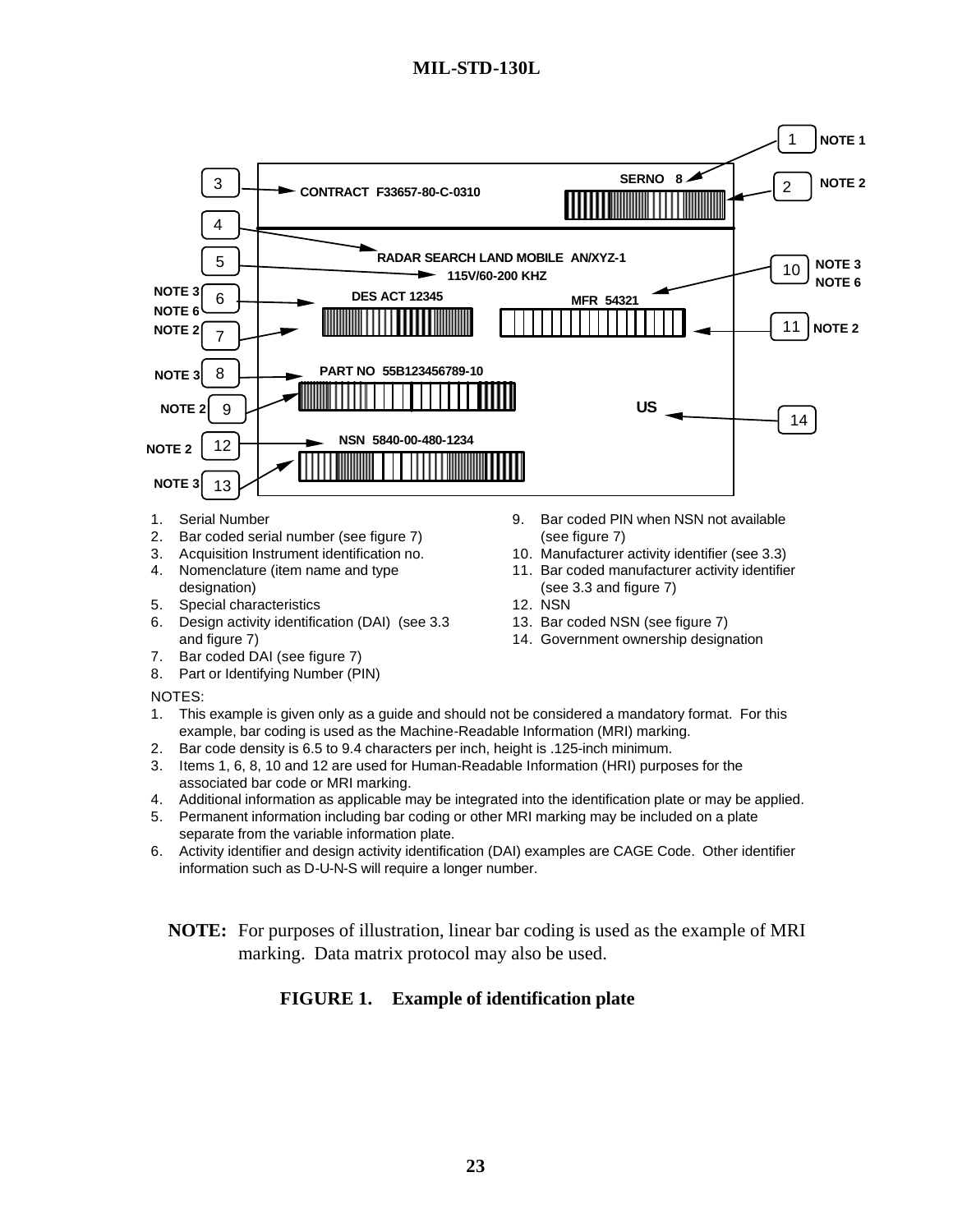

# **FIGURE 2.b Example of Label with Linear and Data Matrix Using Construct #1 for Modified Item**

**Note:** Construct #1: The item UID is established by the manufacturer's identification and a serial number unique for that manufacturer and is provided in the permanent upper label. The bottom label portion initially includes the original part number. The bottom label is replaced with a label containing the current part number when modification to the item requires a new part number be established.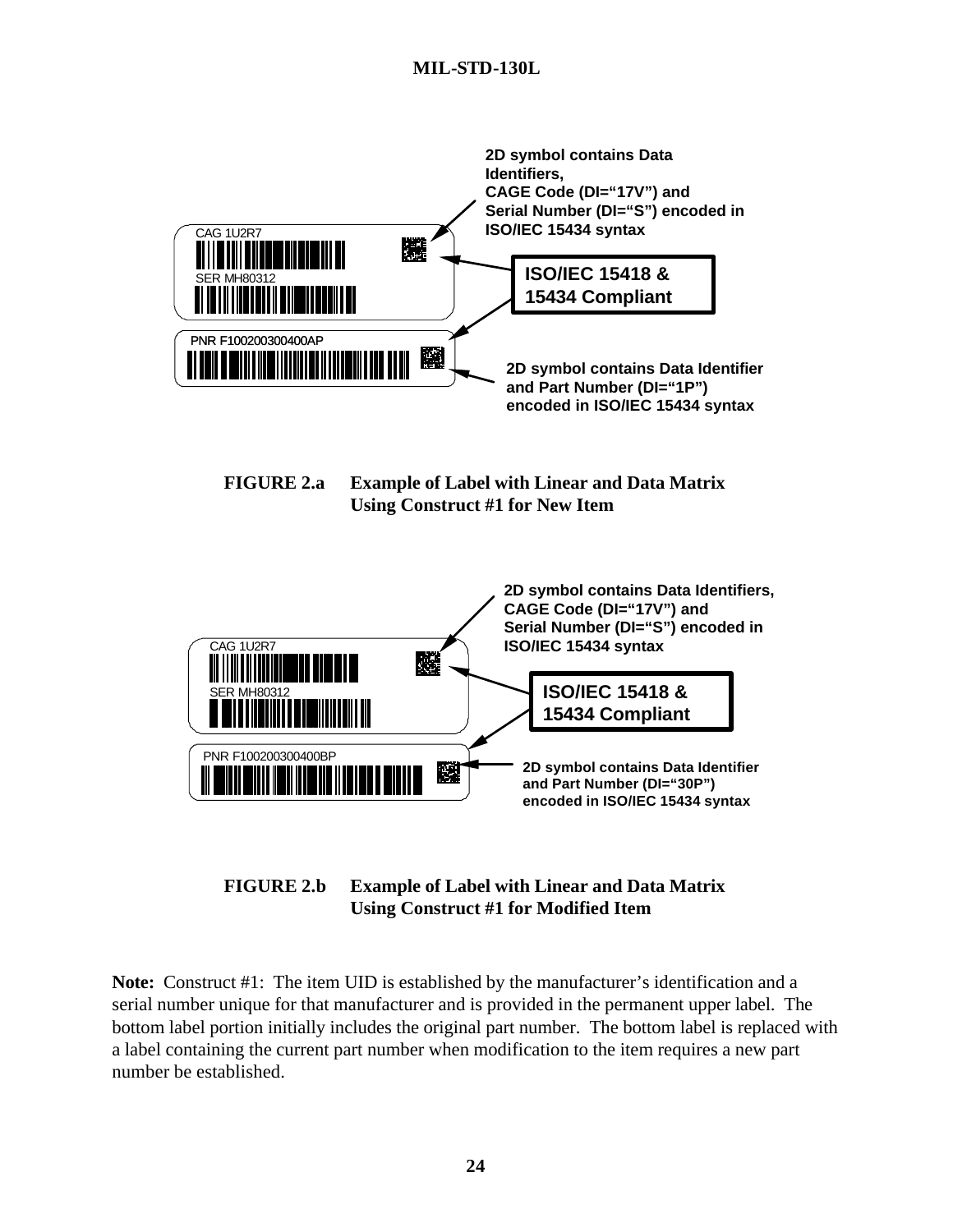







**Note:** Construct #2: The item UID is established by the manufacturer's identification, product part number and a serial number unique within that part number. All three data elements are included on a single permanent label. When modification of the item requires a new part number, an additional bottom label containing the new part number is affixed. This lower label will be replaced each time the part number is changed.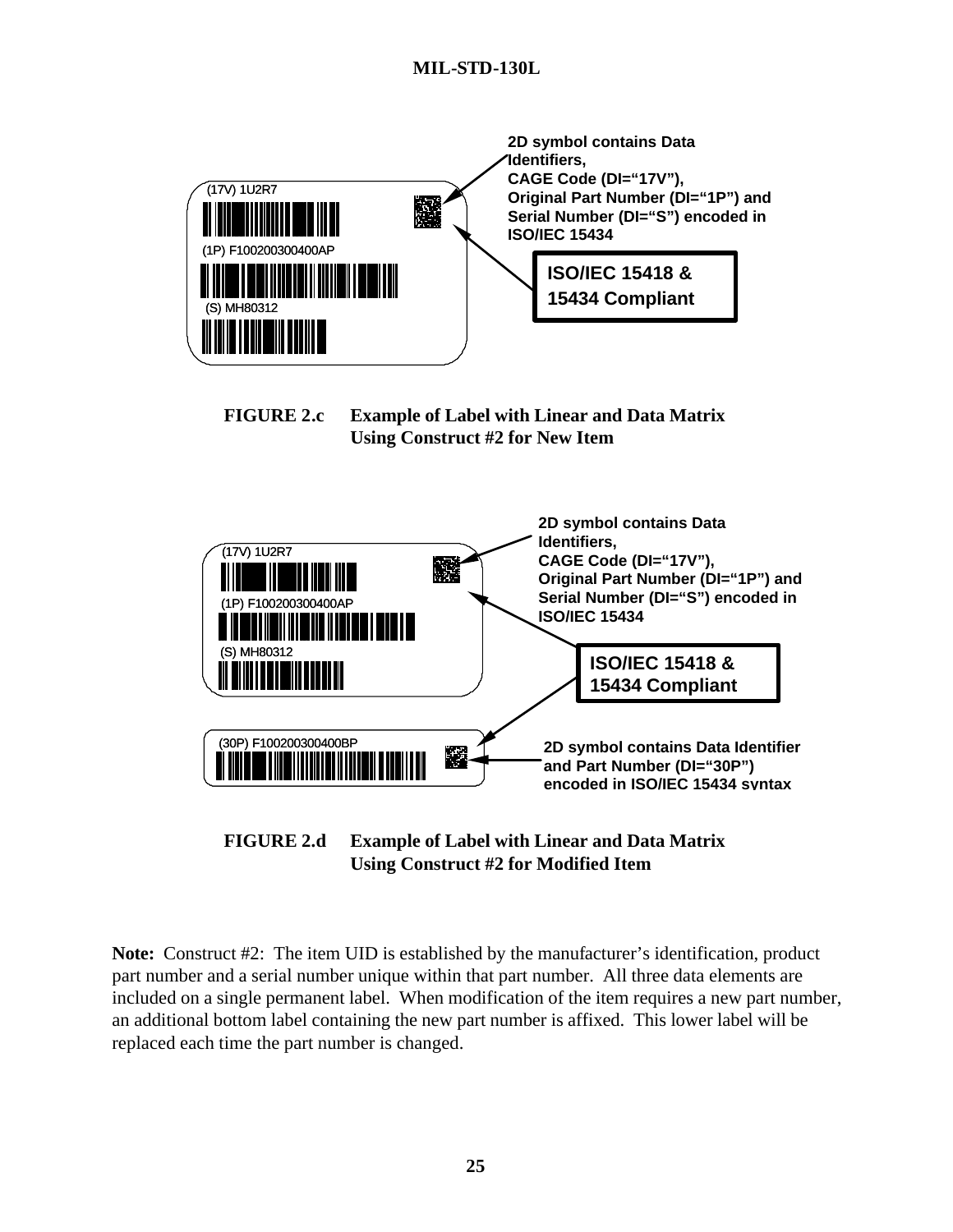

**FIGURE 3. Example of AIAG B-4 Label**



**FIGURE 4. Example of EIA Label**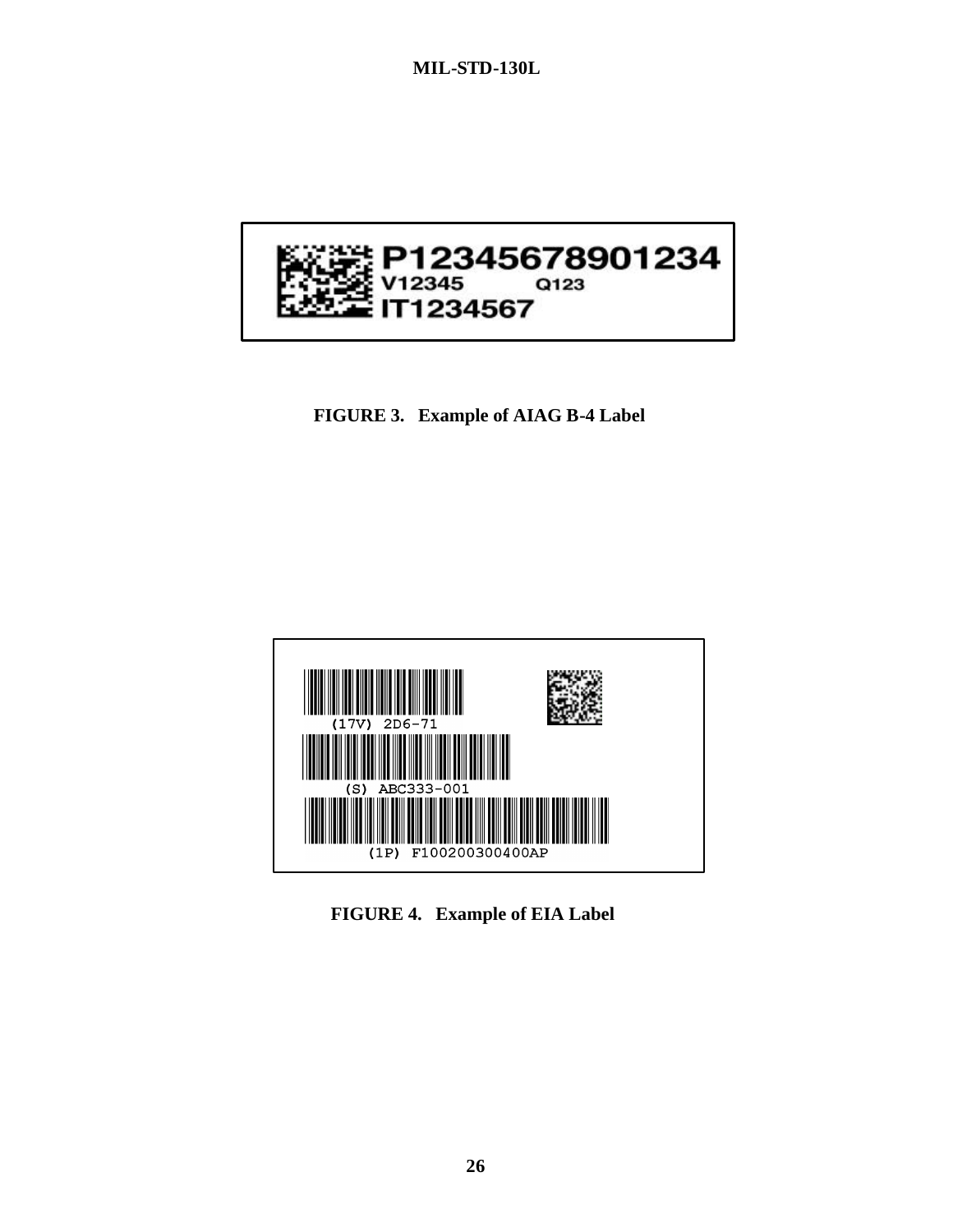





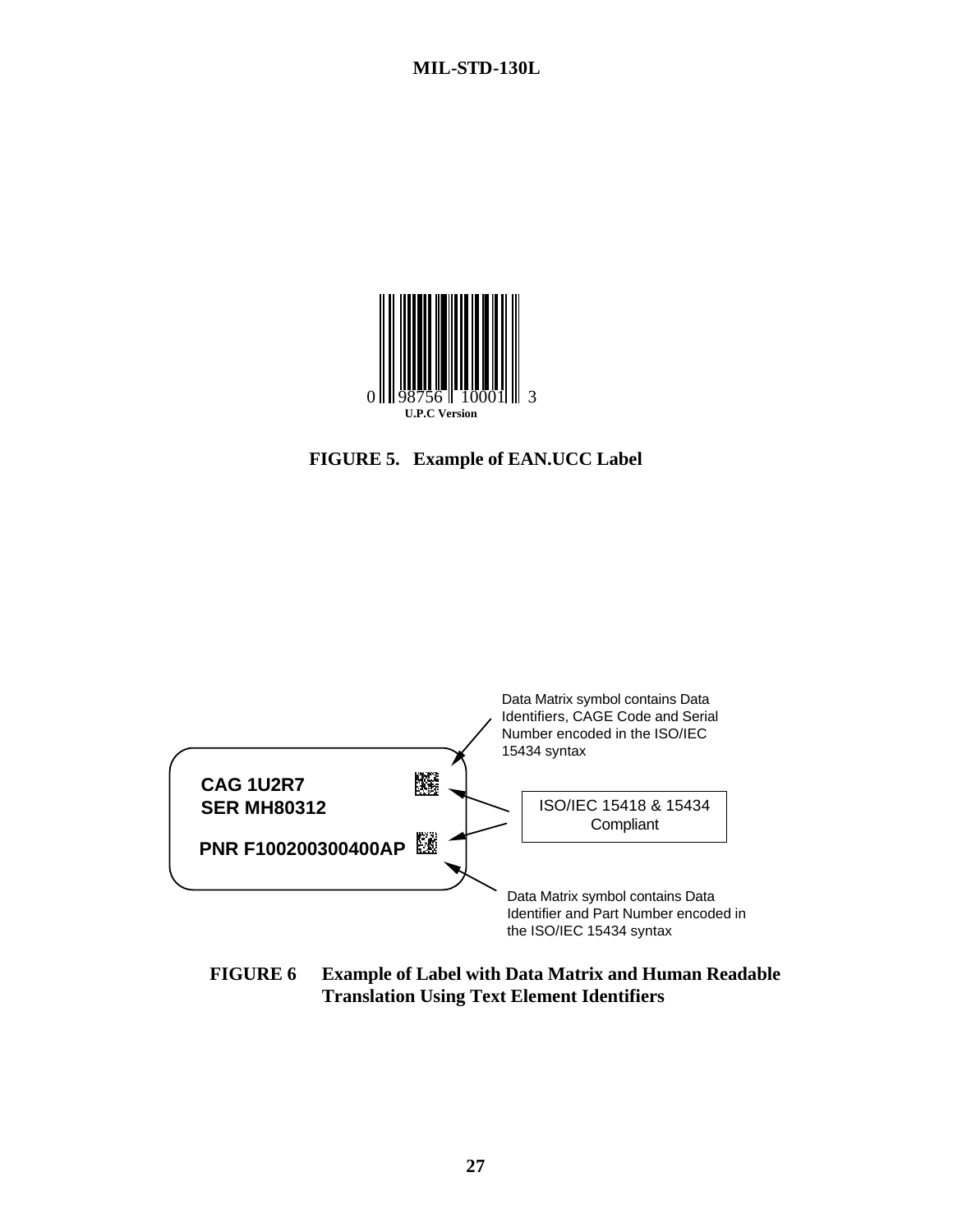

**NOTE:** For purposes of illustration, linear bar coding is used as the example of MRI marking. Data matrix protocol may also be used.

# **FIGURE 7. Example of MRI marking for identification plate.**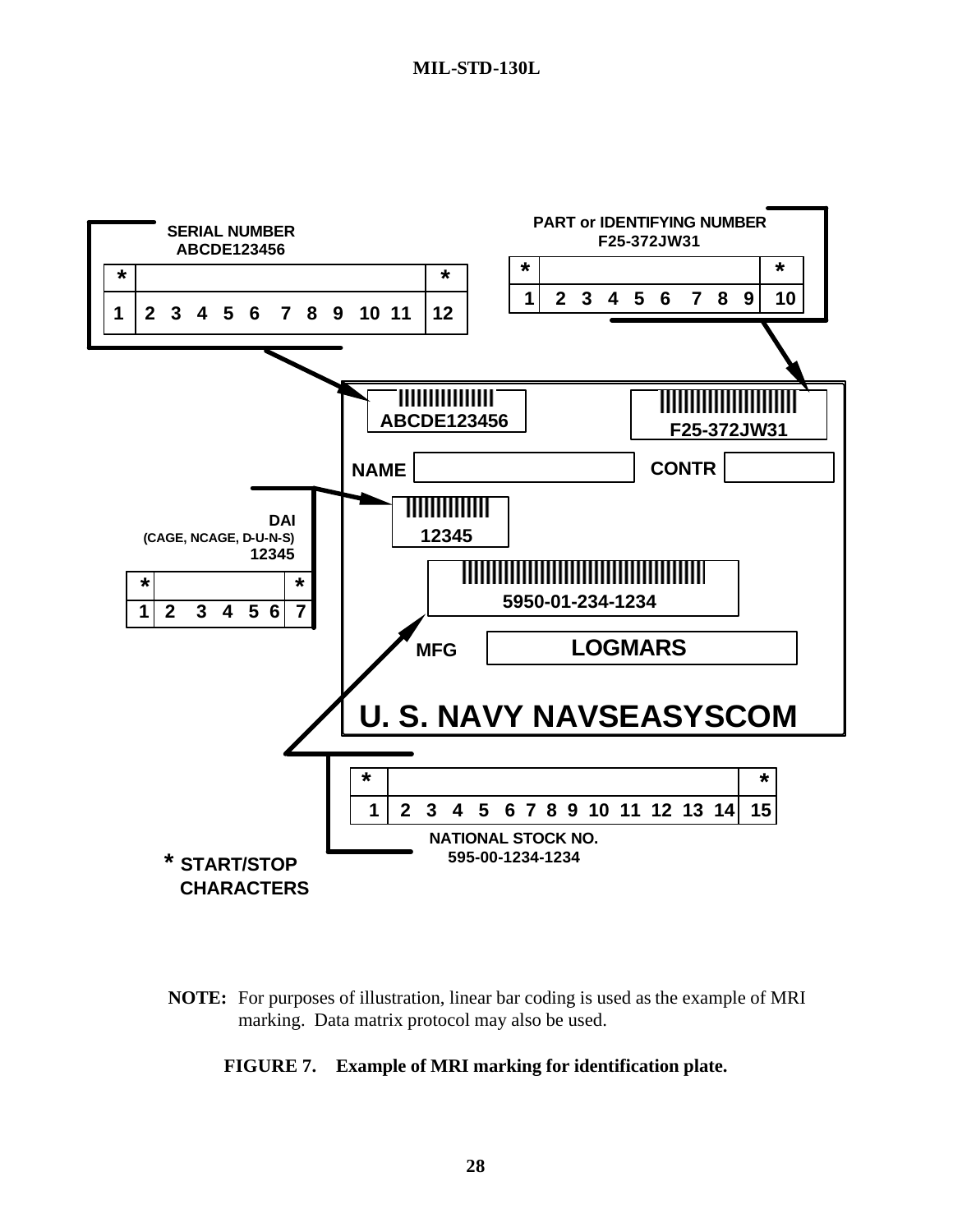|              | <b>WARRANTED ITEM</b>       |
|--------------|-----------------------------|
|              | THIS ITEM IS UNDER WARRANTY |
| <b>UNTIL</b> | (NOTE 1)                    |
|              | NOTE 3                      |

| <b>WARRANTED ITEM</b>       |
|-----------------------------|
| THIS ITEM IS UNDER WARRANTY |
| <b>UNTIL</b><br>(NOTE 2)    |
| <b>HAS BEEN COMPLETED</b>   |
|                             |

- Note 1 Indicate expiration date
- Note 2 Indicate condition of use (i.e., hours of operation, time since manufacture)
- **Note 3** These examples are provided as a guide only and should not be considered mandatory.

# **FIGURE 8. Examples of warranty markings.**